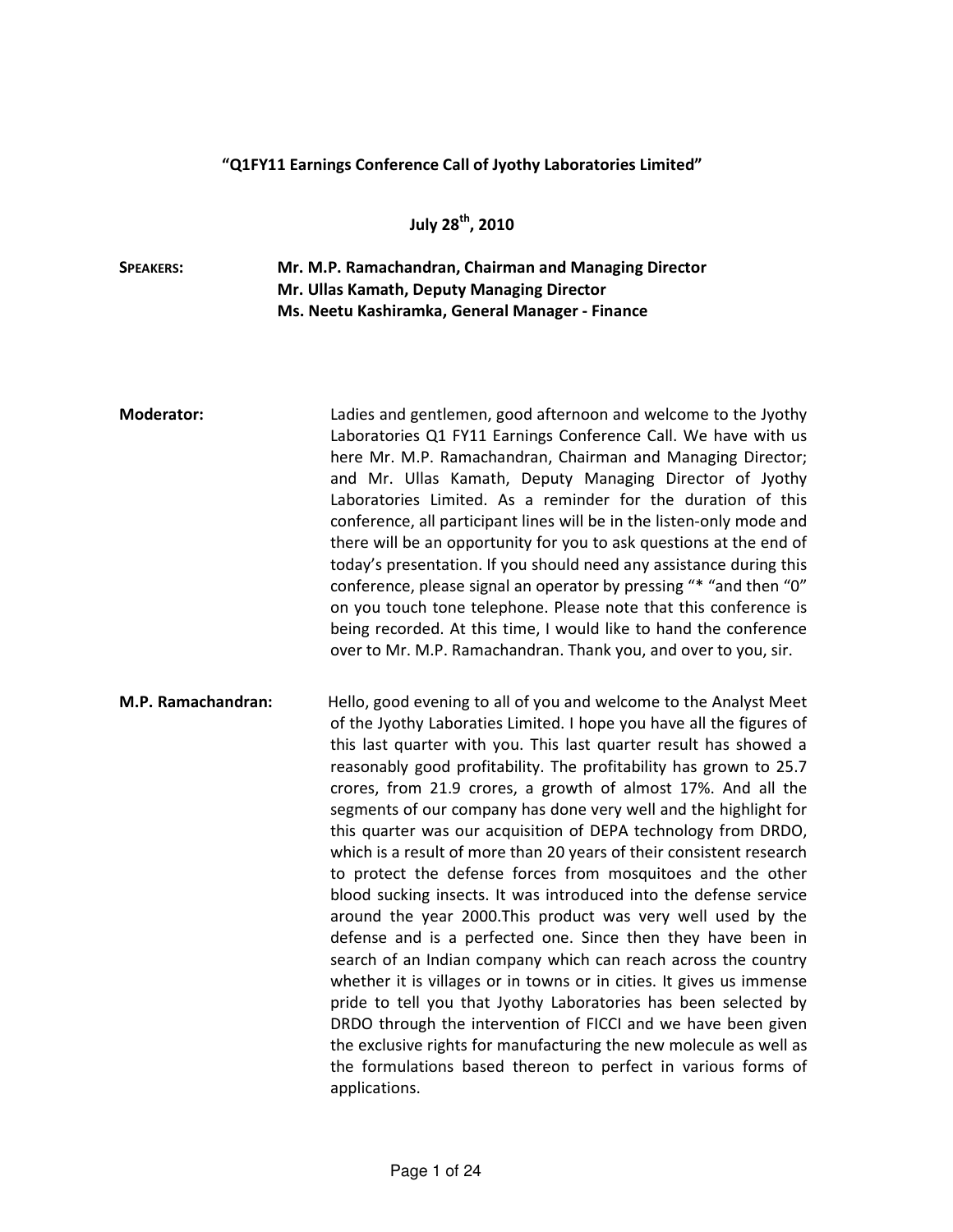Josephy LABORATORIES LIMITED

We have perfected that one and first itself we have developed a wet wipe which is finding the large scale applications wherever the man is there, wherever mosquitoes are there, it is easily transportable and it was officially devoted to the entire humanity by the Minister of Health and Social Welfare in Kerala in the presence of all the scientists as well as the Chief Executives of the DRDO as well as the National Disaster Management Authority and FICCI Director in Trivandrum. It was a dedication to the entire humanity, but the product was launched on the same occasion and that was very well appreciated. A good commercial also has been produced and as soon as the first placements are over the commercials will be aired. That is one of the development. Different forms of applications are being worked out; one of them is perfect formulations. Another thing, which I would like to inform you is that our fabricare – Fabric Spa, which is a spa for your clothes – washing and maintenance of clothes, laundry etc. Jyothy Labs Fabric Spa Ltd has been selected as an official laundry service provider for the Commonwealth Games 2010. These are all the main highlights and I would like Mr. Ullas Kamath to take you through the facts and figures as well as the profitability and future of this company.

Ullas Kamath: Thank you, sir. Good evening, everybody. I'm Ullas Kamath here and I'm sure all of you have gone through our numbers in detail and highlights. Last quarter has been reasonably good for us and our topline has grown by 27% that's very heartening. And as I informed in the earlier Analyst meet, we have taken the price hike on Ujala and that's about 16% from MRP. 12 to 14 and real result of it will be seen in the coming quarter. We have taken the price hike in the May printing onwards but only about a month sale, we could do it in the month of June with the new MRP. But this current quarter July to September, you will see the full impact of that and as far as demand for Ujala is concerned after increasing its price, we are not seeing any dips on our volume where as it has grown about 7% in the last quarter in a volume wise. EPS has gone up from 3.0 to 3.5. EBITDA margin has gone up to 23.49% as against 19.5% for the last entire year. It keeps varying quarter-toquarter but in the current financial year 2010-2011 we would be targeting to achieve at least 19 odd plus EBITDA margin, at the end of the year. And we have signed up with Sachin Tendulkar for two and a half years' contract and his new commercial will be on the air from August onwards and as MD said that we became the official launderer for Commonwealth Games 2010 in New Delhi. That's more of you know the credibility for us and within six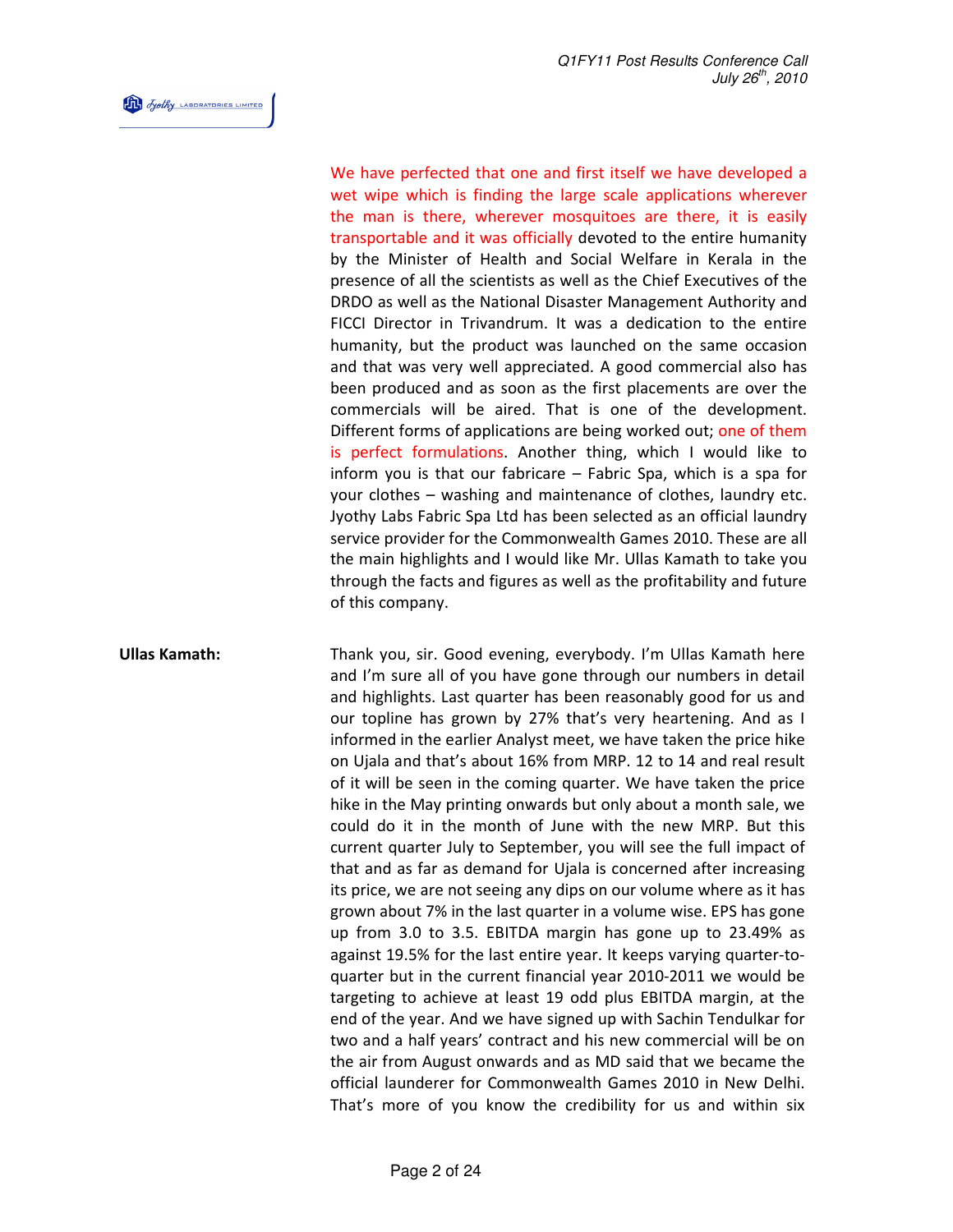

months of launching of our Fabric Spa. If Government of India can identify us and they can give us that job we are proud about it. And now I'd take the questions one by one

- Moderator: Thank you very much sir. Ladies and gentlemen we will now begin with the question and answer session. Our first question comes from the line of Abneesh Roy from Edelweiss. Please go ahead.
- Abneesh Roy: Could you guide us on the pricing and volume expectations in the balance three quarters and how you have done in the first quarter in terms of the key segments, soaps, home care and fabricare?
- Ullas Kamath: Yeah, as far as the segment wise, fabricare has grown 22% in that one month we have taken the price hike of Ujala. Mosquito repellent, volume growth is 9.74%. There is no price hike in that. Dish washing has grown by 48.3%, there is no price hike and other products are 67%. Overall growth is 26%. In that only the price hike what we are taken is in Ujala that too for the month of June but otherwise that sort of things are all in entirely so (7:28) volume.
- Abneesh Roy: Ujala price hike is more for taking care of the raw material inflation??
- Ullas Kamath: Yes, you know there isn't much pressure on us based on the raw material consumption, still we are working around 70% gross margin there, before increasing the price. The reason is that you know we signed up with Sachin Tendulkar and we need to build a brand more to increase the usage of fabric whitener .We thought that it's the right time to get into brand awareness a little more than what we used to spend in the past because we're after "aaya naya Ujala, chaar bundon wala" campaign for about five, six years that's the time we used to spend 30-40 crore every year and we have reduced it because we already got 70% market share and every third person is using Ujala and for so many reasons. But now we felt that Ujala is going through brand extensions in detergent powder. They are getting into brand extension of Stiff & Shine and many more add-ons will be coming in the current year. So we felt that we have to build a brand, mother brand being "Ujala" and that's the reason we signed up with Sachin Tendulkar. So just to leverage that, we felt that we can take a price hike from 12 to 14. That's after 2.5 years we have taken this price hike and trade is extremely happy about the price hike sir.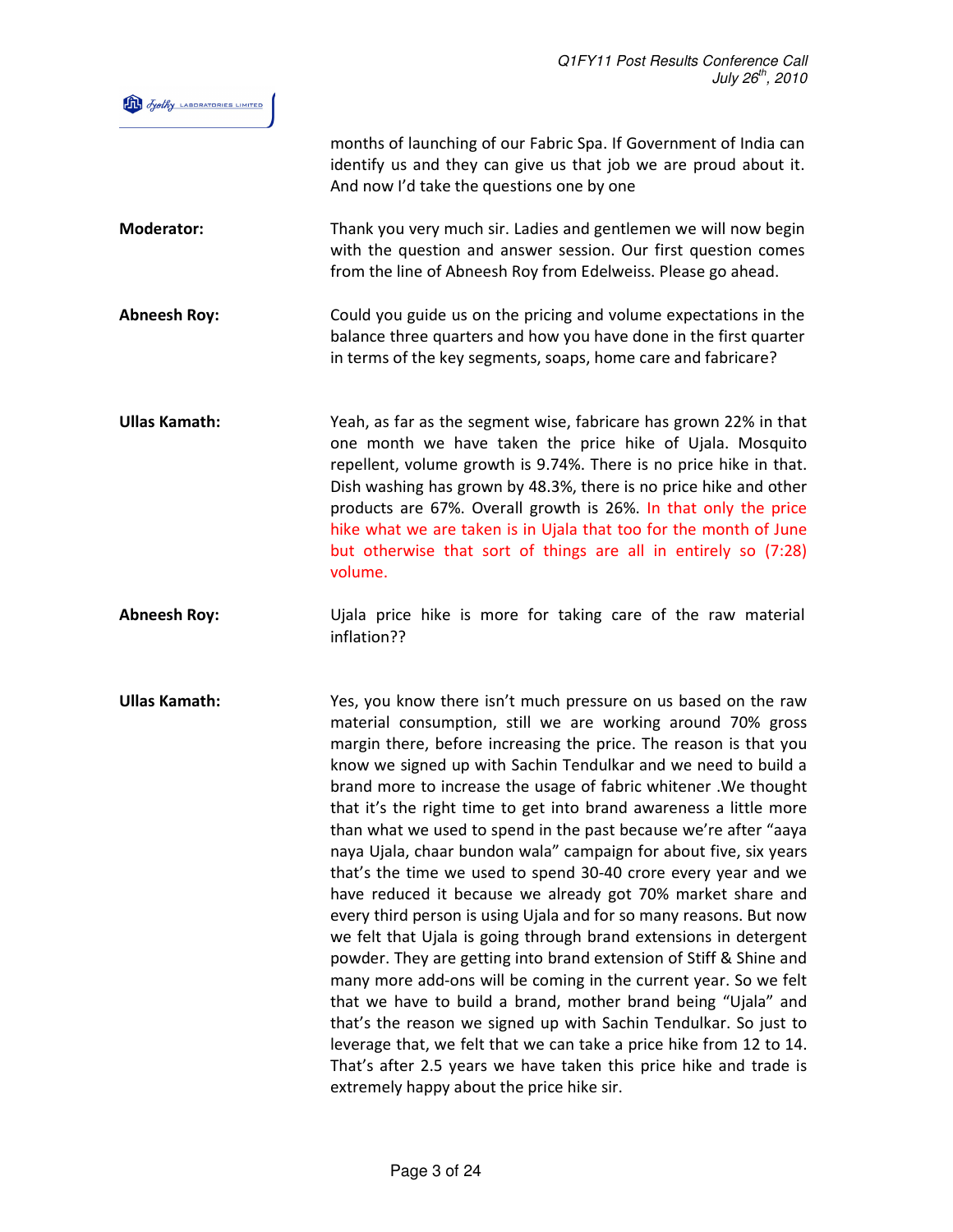

| <b>Abneesh Roy:</b>  | Now coming to home care the growth is 37%, broadly.                                                                                                                                                                                                                                                                                                                                                                                                                                                                                                                                                                                                                                                                                                                                                                                                                                          |
|----------------------|----------------------------------------------------------------------------------------------------------------------------------------------------------------------------------------------------------------------------------------------------------------------------------------------------------------------------------------------------------------------------------------------------------------------------------------------------------------------------------------------------------------------------------------------------------------------------------------------------------------------------------------------------------------------------------------------------------------------------------------------------------------------------------------------------------------------------------------------------------------------------------------------|
| <b>Ullas Kamath:</b> | Yes.                                                                                                                                                                                                                                                                                                                                                                                                                                                                                                                                                                                                                                                                                                                                                                                                                                                                                         |
| <b>Abneesh Roy:</b>  | But in fact is that you said mosquito coils rose by only 9.4%.                                                                                                                                                                                                                                                                                                                                                                                                                                                                                                                                                                                                                                                                                                                                                                                                                               |
| <b>Ullas Kamath:</b> | Yes. Mosquito repellent business includes mosquito coil and<br>liquid, is 9.74. Exo Safai, the scrubber soap is also a part of this<br>(9:04).                                                                                                                                                                                                                                                                                                                                                                                                                                                                                                                                                                                                                                                                                                                                               |
| <b>Abneesh Roy:</b>  | So most of the growth has come from scrubber, will that be fair to<br>say?                                                                                                                                                                                                                                                                                                                                                                                                                                                                                                                                                                                                                                                                                                                                                                                                                   |
| <b>Ullas Kamath:</b> | Yes, 9.74 is because it's a bigger base. Mosquito repellent business<br>is a bigger base. So when I say 9.74 in terms of volume I would say<br>in absolute sum that will be the highest because Exo Safai is a<br>small number. Your analysis is right. Also, now that all of you are<br>tracking Jyothy very closely, the best way to track us easy to track<br>us is by -fabricare segment that's Ujala and Ujala related products<br>is 22%. - Mosquito repellent is a big business for us that we've<br>grown by 10% volume terms. - Dishwashing is Exo, Exo Safai, Exo<br>scrubber all put together that we have grown 48% and - other<br>small products are 67%. So I think its easy to track our company<br>from the business perspective it's much easier to track us as Ujala,<br>Maxo, Exo, as against the product segmentation which's more<br>from accounting point of view but. |
| <b>Abneesh Roy:</b>  | Coming back to mosquito coils, have you lost market share or<br>even the industry has gone at 10% kind of the levels?                                                                                                                                                                                                                                                                                                                                                                                                                                                                                                                                                                                                                                                                                                                                                                        |
| <b>Ullas Kamath:</b> | We have grown market share by 2%. Now our market share on all<br>India basis gone to 25.7% from 22 and odd. It's actually 3.3% that<br>we have increased when compared to the same period last time<br>and market must have grown maybe 8 to 10% on its market<br>growth.                                                                                                                                                                                                                                                                                                                                                                                                                                                                                                                                                                                                                    |
| <b>Abneesh Roy:</b>  | Sir what we understand from some of the other FMCG (10:38)<br>companies in this space of mosquito repellant is that the raw<br>material is quite benign (as in they are easily available)? Is that<br>correct sir?                                                                                                                                                                                                                                                                                                                                                                                                                                                                                                                                                                                                                                                                           |
| <b>Ullas Kamath:</b> | Not a worry. Not at all a worry and I understand which analyst<br>meet you are talking about, because I also got the information<br>from the same Analyst Meet from the participation and in this<br>case raw material cost is not a worry. What we had, all of us are                                                                                                                                                                                                                                                                                                                                                                                                                                                                                                                                                                                                                       |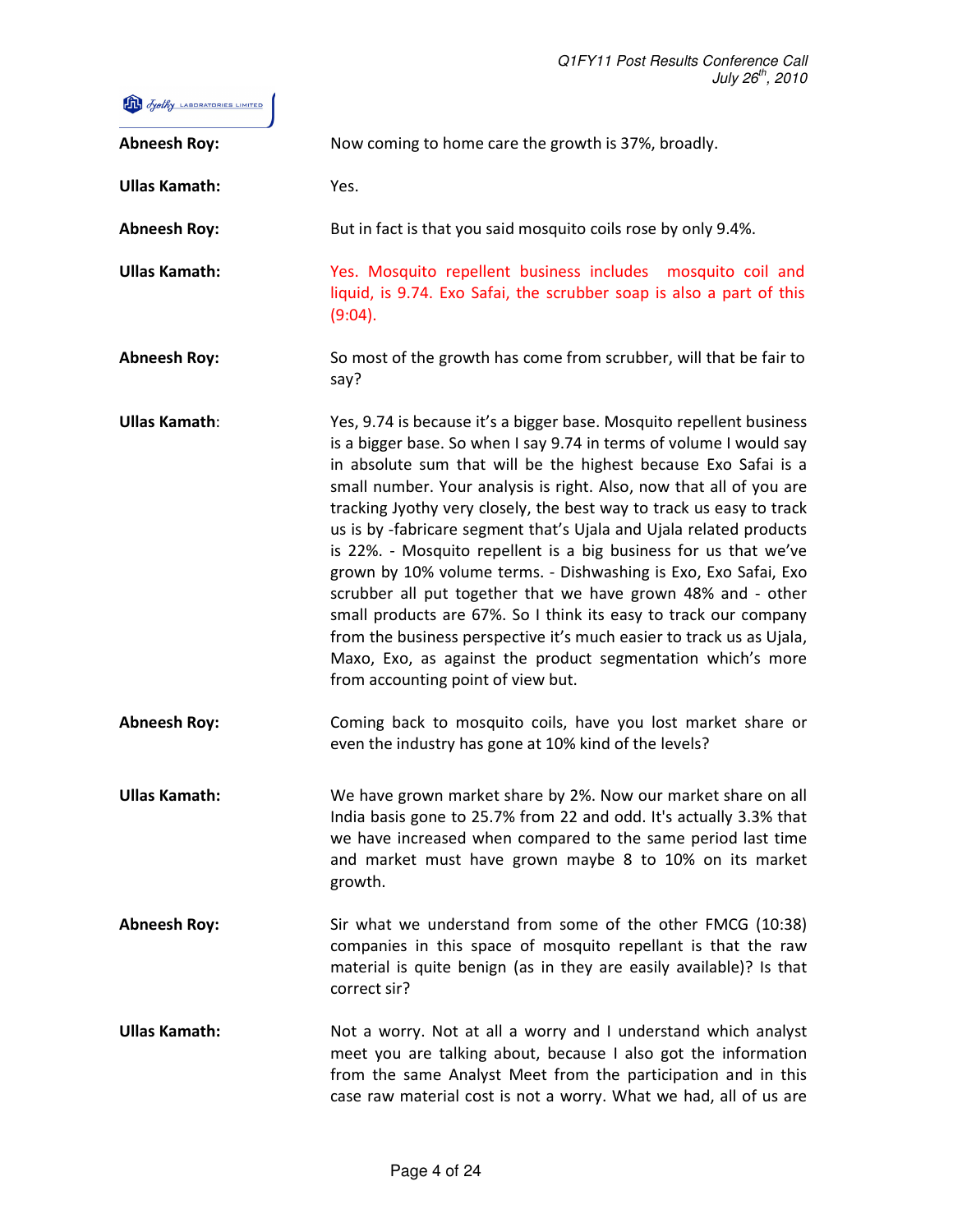

buying from the same company and 10 years back when we started the business per kilo at Rs. 6,000 for Active and now it has come down to some Rs. 3,000. So there is no worry on that. The biggest worry in the mosquito coil business as such is the schemes and sales operations, which all of us are operating and the transportation cost. Because logistics cost is directly related with all your crude prices and right now we do have worries on the transportation cost. Because most of the raw material is coming from the South and production facilities or everybody is in the tax free zone in Guwahati and Jammu. So transporting the raw material from South to the North and sending back the finished goods there is a worry on transportation but not on other raw material side.

Abneesh Roy: And how is your market share in Ujala and the Dishwash?

Ullas Kamath: Ujala has gone to 72% in value terms and Exo in South India we are at 25%.

Abneesh Roy: So how has it behaved Y-o-Y?

- Ullas Kamath: In South, we are maintaining it in spite of the huge investment by the competitor, which yesterday they have admitted in the results and that has been really, really huge on all the segments.
- Abneesh Roy: Which one sir?
- Ullas Kamath: **HUL.** The are the only company that came with their yesterday and 16% of their sale is gone into our advertisement. So that's very huge. And also they have taken a price cut in Exo category that is Vim. They have taken a price cut from 11 to 10 and six to five. We're still rolling on to our old price. With the same price, we are holding on to our market share.
- Abneesh Roy: But that's difficult to understand. If your competition takes a price cut, why won't the consumer shift I can't understand.

Ullas Kamath: There is something called "Brand" sir.

Abneesh Roy: In this segment also?

- Ullas Kamath: Of course, in every segment there is a brand, especially in FMCG segment, brand is like a heart
- Abneesh Roy: No, that I understand but price is also extremely important.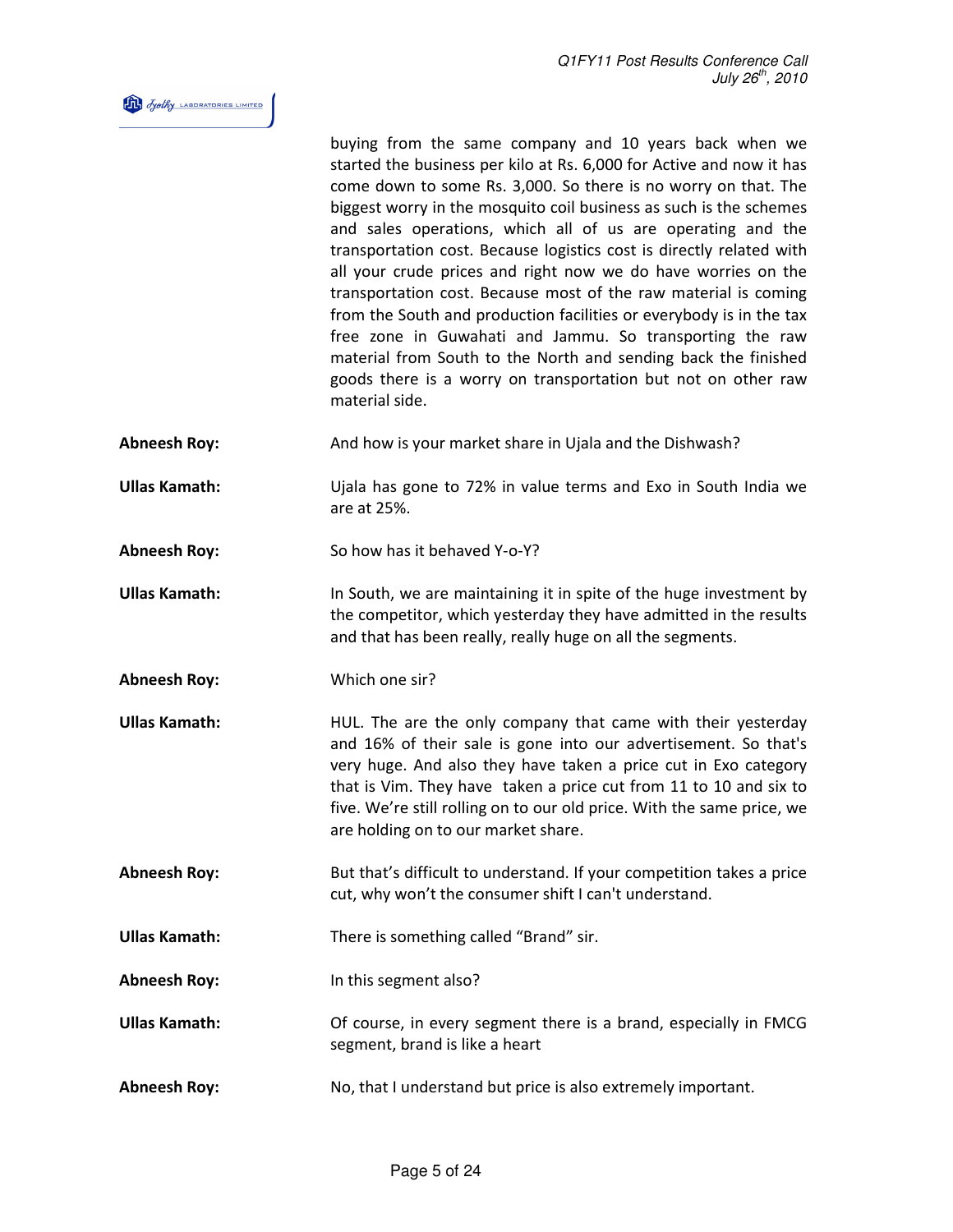

| <b>Ullas Kamath:</b>   | It is extremely important but it is not the only thing, which it<br>drives. For example if a housewife is happy with using Exo because<br>of its anti-bacterial properties, somebody has still reduced a rupee<br>I don't think that she will shift to the other product. It can<br>certainly create an impact if there is a price cut of Rs. 20 per kilo in<br>a detergent powder, lets say.                                                                                                                                                                                                                                                            |
|------------------------|----------------------------------------------------------------------------------------------------------------------------------------------------------------------------------------------------------------------------------------------------------------------------------------------------------------------------------------------------------------------------------------------------------------------------------------------------------------------------------------------------------------------------------------------------------------------------------------------------------------------------------------------------------|
| <b>Abneesh Roy:</b>    | Okay                                                                                                                                                                                                                                                                                                                                                                                                                                                                                                                                                                                                                                                     |
| <b>Ullas Kamath:</b>   | We bring down by Rs. 20 it makes an impact, but not when it<br>down from six to five. We don't wish to bring our price down right<br>now. If required at the right time, we will react. But as of now we<br>are just concentrating on our distributions.                                                                                                                                                                                                                                                                                                                                                                                                 |
| <b>Abneesh Roy:</b>    | And lastly in terms of ad spends, could you comment both above<br>the line, below the line and taking into account Sachin Tendulkar<br>who must have cost a lot?                                                                                                                                                                                                                                                                                                                                                                                                                                                                                         |
| <b>Ullas Kamath:</b>   | Jyothi Laboratories Limited is always a conservative company. We<br>always pay what is fair and with Sachin Tendulkar, ours is the first<br>installment scheme. So we are paying him 8.5 crores over a period<br>of next 10 quarters that is 85 lakhs per quarter, which is within our<br>advertisement budget and he is staying with us for 10 quarters so<br>we told him that we will pay in equal installment which he was<br>more than happy to accept after talking with the management.<br>The creative which we're spending on will start from August and<br>which will be within our advertisement budget of 8 to 10% of our<br>gross turnovers. |
| <b>Moderator:</b>      | Thank you. Our next question comes from the line of Naveen<br>Trivedi from PINC Research. Please go ahead.                                                                                                                                                                                                                                                                                                                                                                                                                                                                                                                                               |
| <b>Naveen Trivedi:</b> | Can we have the classification of this excise benefit that goes into<br>this other income and the homecare result?                                                                                                                                                                                                                                                                                                                                                                                                                                                                                                                                       |
| <b>Ullas Kamath:</b>   | The excise benefit, what we have written back is that what we had<br>provided in the past excise benefit. Like on our mosquito coil<br>business there was a notification by the Government of India. It<br>was a retrospective effect withdrawing the benefit to the<br>company and they had gone straight to the high court and high<br>court in Guwahati, the Honorable Chief Justice there crashed the<br>notification order of the Government and based on that we wrote<br>back whatever the provision we have created. This particular one,<br>which is operating out of Jammu one of our outsourcing agent                                        |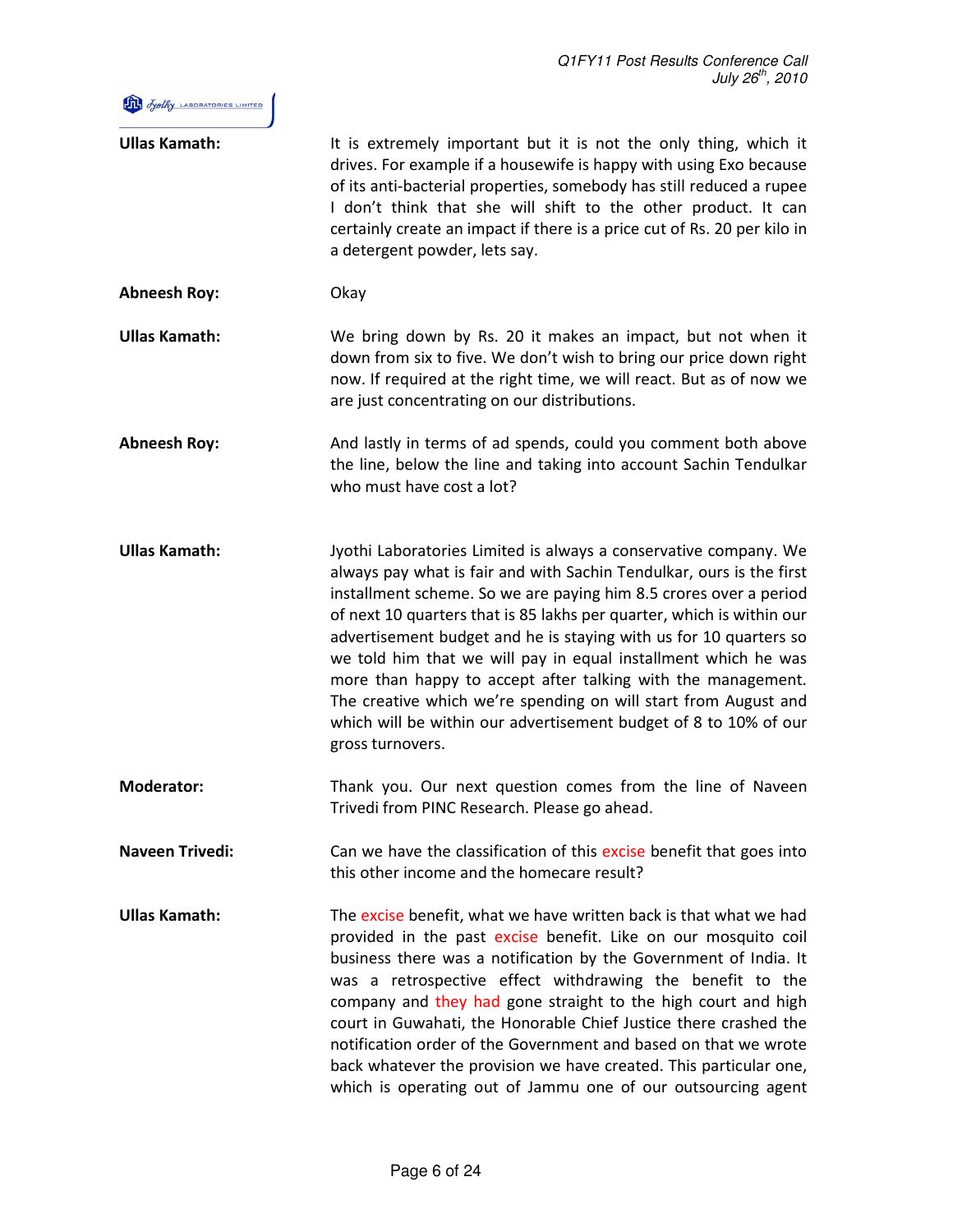

which he gave us as credit in the current year. So naturally we keep it as other income.

Naveen Trivedi: What is the classification? Some part we have included in other operating income, some part we have included in home care's results.

Ullas Kamath: No.

Naveen Trivedi: I think you have mentioned that in press release.

- Ullas Kamath: It has been homecare only because mosquito coil comes in a home care, so we have taken it there only one item -1.89 crore in one item.
- Naveen Trivedi: So that is included in the homecare segment.

Ullas Kamath: Yeah it is only one party who is operating out of Jammu in the mosquito coil and product segmentation it comes under homecare and 1.89 is what we are investing.

Naveen Trivedi: So if we exclude this thing. I think the homecare PBIT margin is around 10, ten odd percent.

Ullas Kamath: That's right.

Naveen Trivedi: Okay. This PBIT margin for homecare is largely on the easiness on the raw material prices.

Ullas Kamath: Sales promotion.

Naveen Trivedi: So do you think that this PBIT margin of 10% is sustainable for the coming quarters?

Ullas Kamath: Actually we want to improve that because we've taken by and large decision to reduce some sales promotion irrespective of what competition does, is the decision taken by the board yesterday. We need to conserve sales promotion as much as possible in our house holding business and we have decided to withdraw partially now - effective from 1 of August. So for the last four, five years we are being fighting with our competitors to work on various schemes but the improvement of market share only went up by about two to three percentage point in the last three, four years. So we took a decision at the board level after giving them the entire presentation on mosquito coils business that we need to withdraw some of the schemes for 250 crore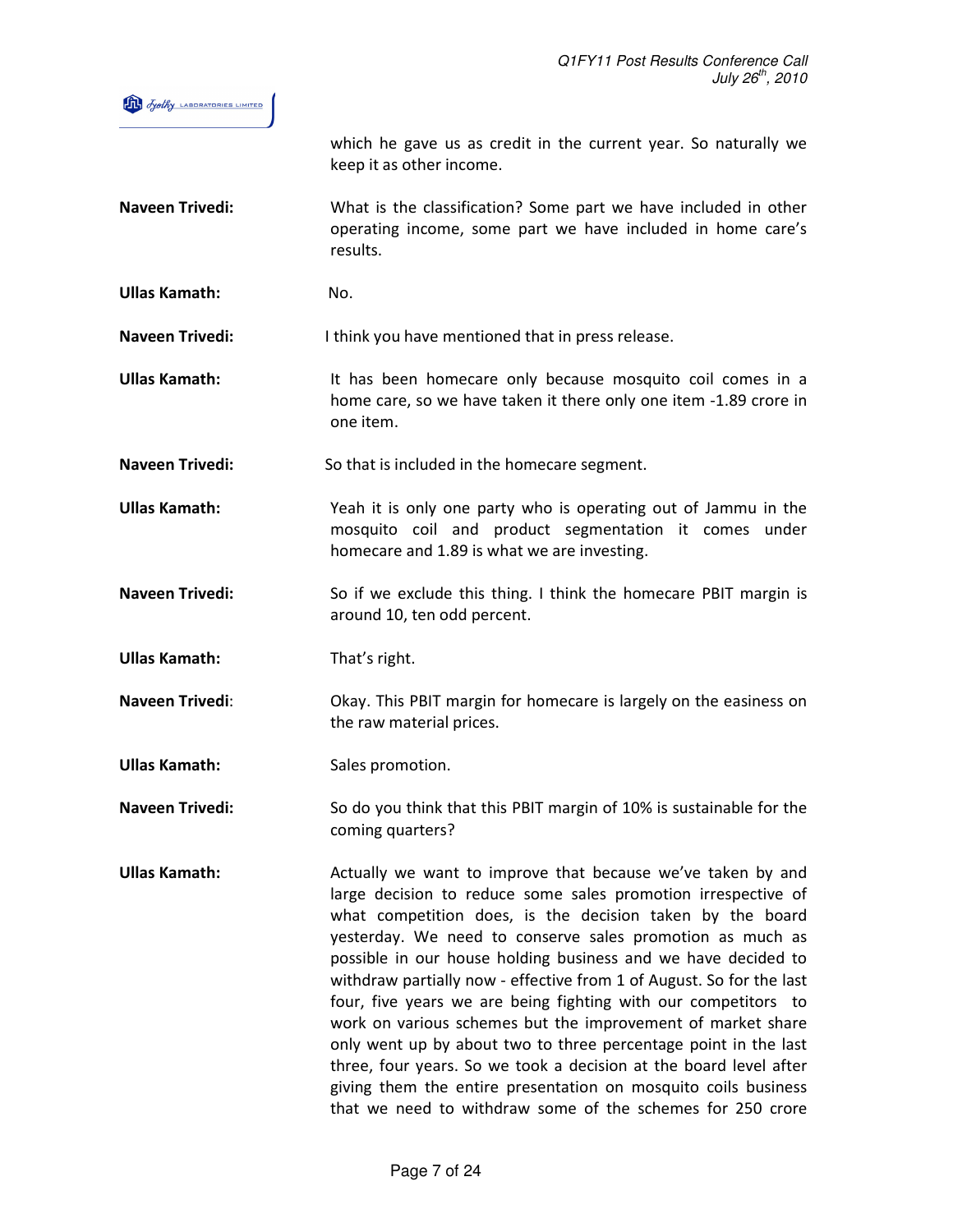| Jothy LABORATORIES LIMITED |  |
|----------------------------|--|
|                            |  |

|                        | brand, at least we should have 30-40 crore. So with that keeping<br>in mind that we have taken a bold step of withdrawing some of<br>our major schemes at the sales promotion, effective from 1 of<br>August and by 30th of September I'll be able to give you a clearer<br>picture about the response from the trade and also the big season<br>comes up in February, March and April. So we are trying this<br>withdrawal of the scheme in this off season, of this                                                                                                                                                                                                                      |
|------------------------|--------------------------------------------------------------------------------------------------------------------------------------------------------------------------------------------------------------------------------------------------------------------------------------------------------------------------------------------------------------------------------------------------------------------------------------------------------------------------------------------------------------------------------------------------------------------------------------------------------------------------------------------------------------------------------------------|
| <b>Naveen Trivedi:</b> | Okay. Even the inclusion of this Maxo-Military will get on this<br>margin?                                                                                                                                                                                                                                                                                                                                                                                                                                                                                                                                                                                                                 |
| <b>Ullas Kamath:</b>   | No, Maxo-Military it is a separate product altogether. We are not<br>operating any scheme on that and most of things presented is<br>going to the government agencies where in we don't even have a<br>trade margin in between. We're straight away billing it to the<br>government agencies. But when it gets into the real market, this<br>will be a nominal like the trade margin we give for Ujala. If that's<br>the case, there is no competition in that                                                                                                                                                                                                                             |
| <b>Naveen Trivedi:</b> | But the overall homecare margin will expand from this level.                                                                                                                                                                                                                                                                                                                                                                                                                                                                                                                                                                                                                               |
| <b>Ullas Kamath:</b>   | It should expand. We're definitely working on that.                                                                                                                                                                                                                                                                                                                                                                                                                                                                                                                                                                                                                                        |
| <b>Naveen Trivedi:</b> | Okay, I want the GFSL numbers. How much is the topline?                                                                                                                                                                                                                                                                                                                                                                                                                                                                                                                                                                                                                                    |
| <b>Ullas Kamath:</b>   | Yes. GFSL numbers, probably we'll be able to give maybe in the<br>next quarter because we have not compiled that till now. Ready<br>now it was too early in the day. So probably the next quarter we'll<br>be ready with those numbers.                                                                                                                                                                                                                                                                                                                                                                                                                                                    |
| <b>Moderator:</b>      | Thank you Mr. Trivedi. Our next question comes from the line of<br>Krishna Shah from Envision Capital. Please go ahead.                                                                                                                                                                                                                                                                                                                                                                                                                                                                                                                                                                    |
| <b>Krishna Shah:</b>   | I just wanted to know the reasons for the decline in margin for our<br>soap division?                                                                                                                                                                                                                                                                                                                                                                                                                                                                                                                                                                                                      |
| <b>Ullas Kamath:</b>   | That's because of the raw material prices and there in the<br>detergent powder sale has gone up and Ujala we are still<br>maintaining the gross margin. It has improved because of the price<br>increase in the month of June. Detergent powder like the sales,<br>has gone up. So the contribution from detergent powder is far less<br>when compared to the Ujala's contributions in fabric whitener. So<br>as the product mix changes the net margin from that segment will<br>be lesser. But in real term, in the detergent powder segment, we<br>are earning a good amount of returns there and fabric whitener is<br>different. When you club together one has a gross margin of 75% |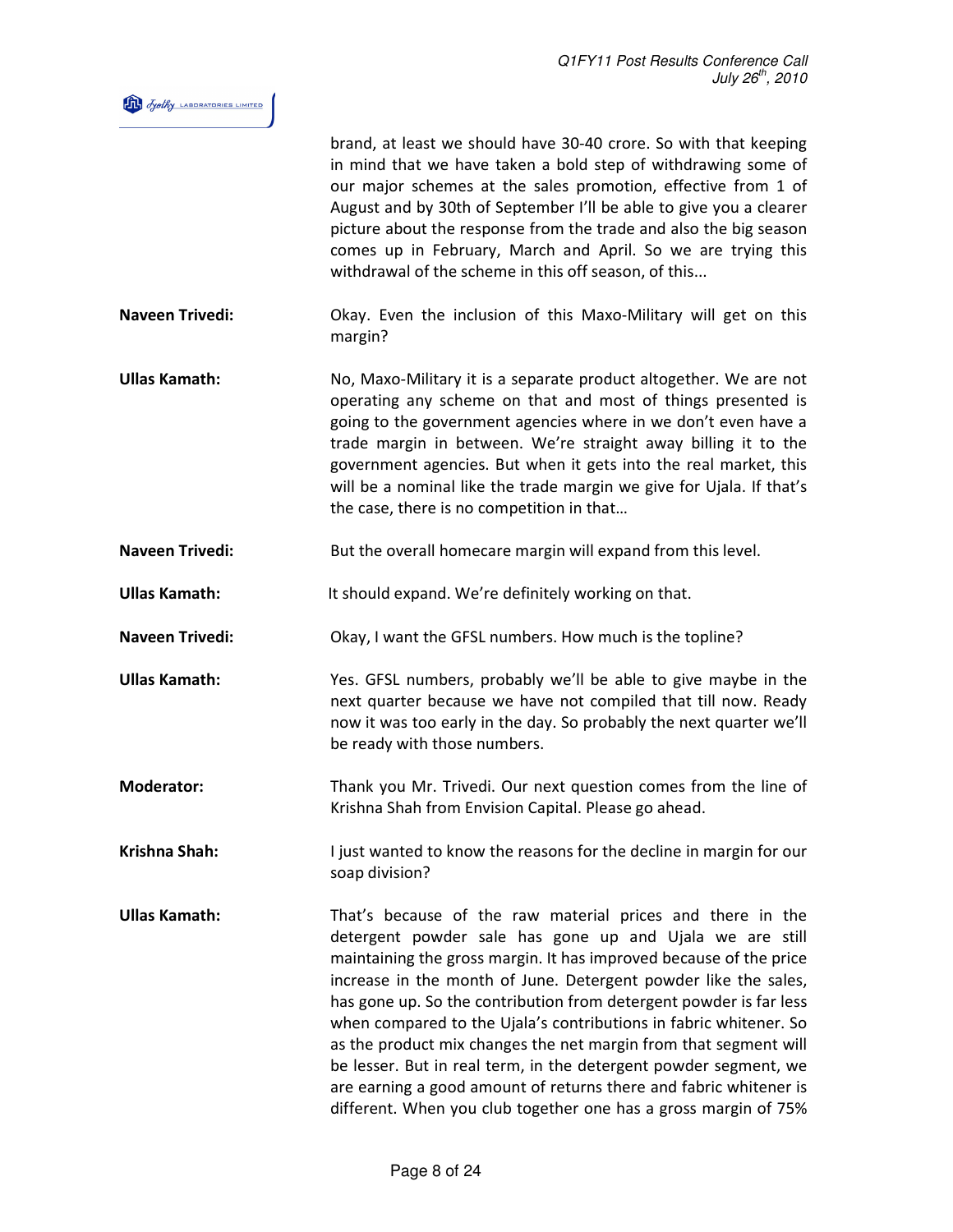

and other one has a gross margin of 25%. So together when you take it, it looks as if it has come down but in real terms it has not come down.

- Krishna Shah: But on absolute basis also this year you might have increased your sales by around 23% in that segment but I fail to understand that on an absolute basis your EBIT is declined year-on-year basis from 28 crore EBIT that you did in June '09 you've declined to 27.5. There is a clear dip in margins also; I'm not able to understand.
- Ullas Kamath: The new General Manager Neetu says that it is because that the raw material cost has gone up in the quarter in the detergent. That's the reason. We're not increasing the price of detergent powder as such. We only want the same price. But this is mainly because the raw material price is going up.

Krishna Shah: Okay and the reason why we have a lower tax rate during the quarter?

- Ullas Kamath: More production in Uttaranchal unit because last year we had opened our Uttaranchal unit because the tax has started from there and last year it was for partial period. Here right from the day one we're taking the production from Uttaranchal. So it is competing at a 100% tax free zone in the market and as a result of that is this effective tax rate has come down, when compared to the same period.
- Moderator: Thank you. Our next question comes from the line of Ritesh Poladia from Almondz Global. Please go ahead.

Ritesh Poladia: What would be the time launch for military?

- Ullas Kamath: We've already launched on July 15 in Trivandrum. Based on the production, which we're doing from our Uttaranchal unit. It will state by state launch in a phased manner. We'll be reaching all India by March 2011.
- Ritesh Poladia: Could you give us some turnover benchmark?
- Ullas Kamath: By March 2011, we are hoping to do about 25 to 30 crores. There are a lot of new learnings for us this quarter - new machineries imported and lot of things are happening.. But the next year we are sure of touching 60 crore and thereafter, it will also be based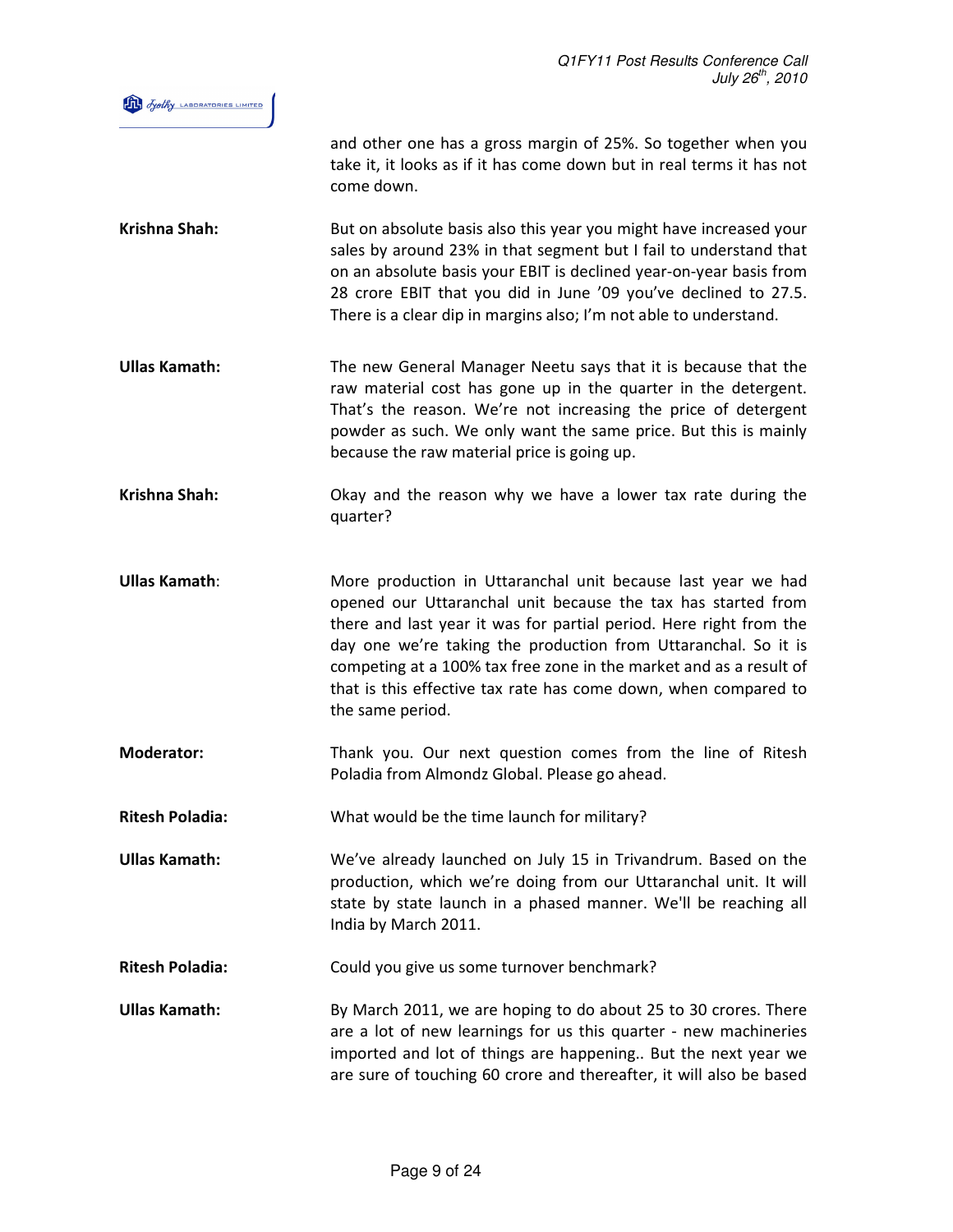

on loads of other factors like like consumer acceptance. But this year 30 and next year 60 is what we are comfortable with.

Ritesh Poladia: Okay, so is it launched only in the wet wipe or other forms also?

- Ullas Kamath: All the other forms are ready but the wet wipe is the one, which are going with the campaign on the television from August 18 onwards because that is a new category. We want people to understand this category along with cream form also. The advertisement spend will mainly be on that mostly.
- Ritesh Poladia: Okay and one of the competitors has changed its packaging design in detergent?

Ullas Kamath: Yes.

Ritesh Poladia: Which would be incidentally very similar to Jyothy so, is it acceptance of competition?

Ullas Kamath: In fact we're very, very happy that, somebody can see our TV commercial and they can copy it within 48 hours. In that art commercial, it is good that, that's why they've copied it but Sachin Tendulkar is Sachin Tendulkar but you can bring in a stadium but you can't bring a Sachin Tendulkar into the stadium and stadium is owned by Sachin Tendulkar and that shouldn't make the difference and when we go on air on August 18 nationally, I think they will get the answer for that, but we are not worried because Ujala is Ujala, Sachin Tendulkar is Sachin Tendulkar and…

Ritesh Poladia: Okay, any particular reason for 18 August?

Ullas Kamath: That's a good day.

Moderator: Thank you. Our next question comes from the line of Sachin Kasera from Lucky Securities. Please go ahead.

Sachin Kasera: My question is regarding the call segment. You mentioned that you're looking to improve the profitability and we're trying to withdraw certain pay scheme from 1 of August.

Ullas Kamath: Yes.

Sachin Kasera: So is it just a unilateral decision by Jyothy or is it a collective decision by the industry per se?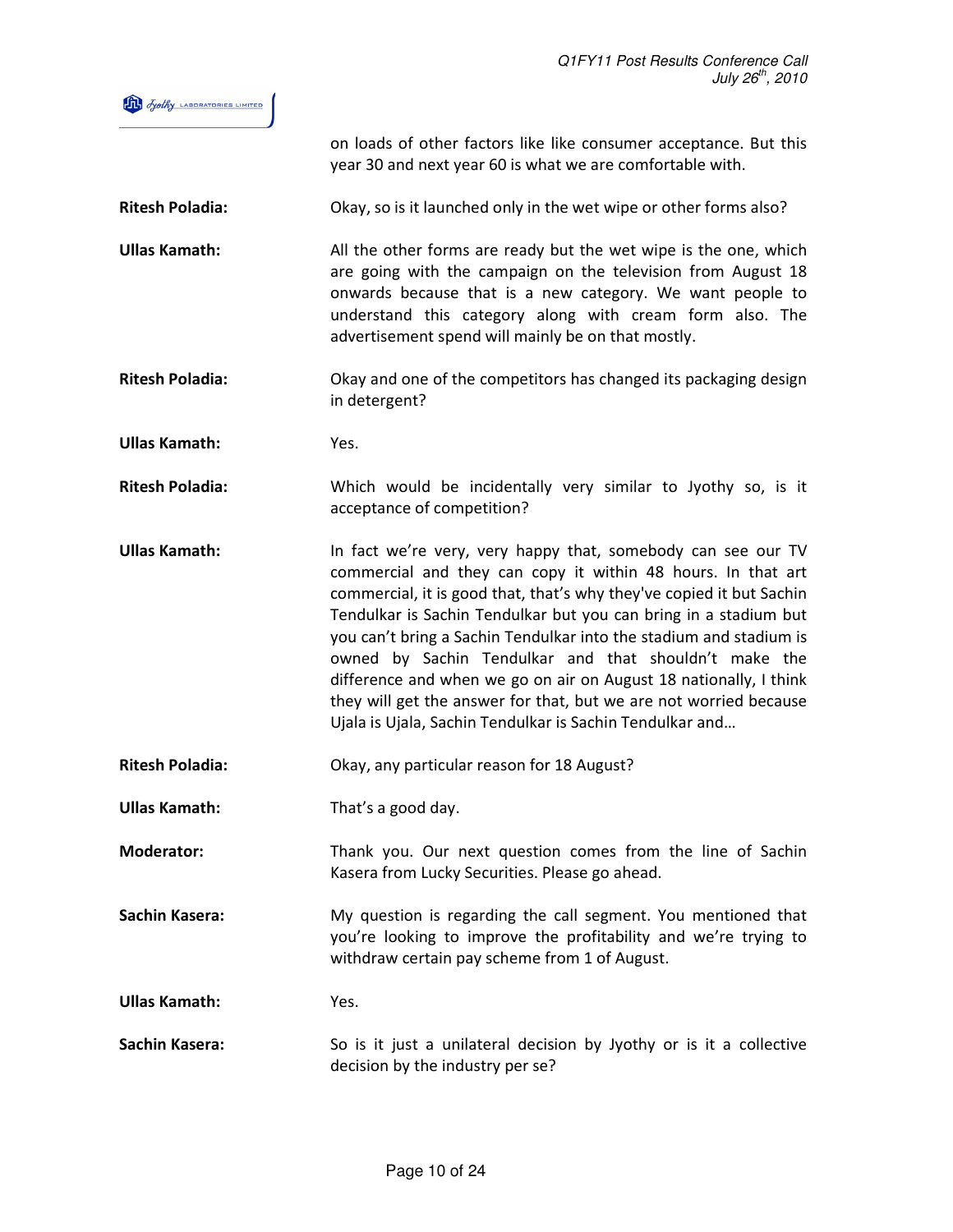

| <b>Ullas Kamath:</b>  | No, sir. It's not a collective decision by the industry <b></b> taking<br>upwards this kind of a huge scheme but we may not be able to<br>afford and we do not want – and especially when we saw the last<br>year like 80 to 85 crores we gave, we're given as freebies to the<br>consumer and all who do the trade, we failed. At the board level<br>we decided not to worry about others. They're also in business<br>and nobody wants to throw the money into the marketplace,<br>because we're doing it, because they're doing and they're doing<br>because we're doing.                                                                                      |
|-----------------------|-------------------------------------------------------------------------------------------------------------------------------------------------------------------------------------------------------------------------------------------------------------------------------------------------------------------------------------------------------------------------------------------------------------------------------------------------------------------------------------------------------------------------------------------------------------------------------------------------------------------------------------------------------------------|
|                       | So we took a conscious decision of looking into that risk involved<br>in losing up the sale, we felt that let us try for three months by<br>withdrawing the scheme at least by one third of what we're giving<br>will reduce it and let's see what happens and indication what I get<br>from the market is that the competition is also reduced, the<br>moment we reduced. So we are going ahead with our decision. It's<br>as of now it is unilateral. The other two players are there and I'm<br>sure that they will also come to know about it but it's not a<br>collective decision it's a unilateral decision.                                               |
| <b>Sachin Kasera:</b> | On this qualified, one of the competition, the results were out a<br>couple of days back and there the growth in revenue just been<br>closed to around 28%.                                                                                                                                                                                                                                                                                                                                                                                                                                                                                                       |
| <b>Ullas Kamath:</b>  | That's right. That came to me also because we also see<br>everybody's results and the 28% direct growth, I was not able to<br>understand but good luck to them because the trend in the<br>marketplace as far as our category growth is concerned is not<br>consistent in the last one quarter and we have grown 9.75 -9.74%<br>our market share has gone up by 350 basis points. Keeping these<br>three parameters they must have grown to be with other items,<br>which are not in household insecticides because this also covers<br>Ambi Pur and all and they don't come under household<br>insecticides. So I really don't know where the numbers have come. |
| Sachin Kasera         | Secondly on Exo, I believe you have been going national in the last<br>four to five months. So, what is the impact of that because if it's<br>compared to March quarter the numbers of Exo are down?                                                                                                                                                                                                                                                                                                                                                                                                                                                              |
| <b>Ullas Kamath:</b>  | Yes, sir. You see, we have taken this national in a phased manner<br>from October '09 onwards. Till March we have gone in phase stock<br>like most of the bigger cities. Advertisment campaign we started<br>partially from February and we went in till April. Now the second<br>round of advertisement we are going probably from, like in the<br>coming months once the creative is ready. So as of now $-$ the<br>response in Delhi, West Bengal, Punjab is very encouraging and                                                                                                                                                                              |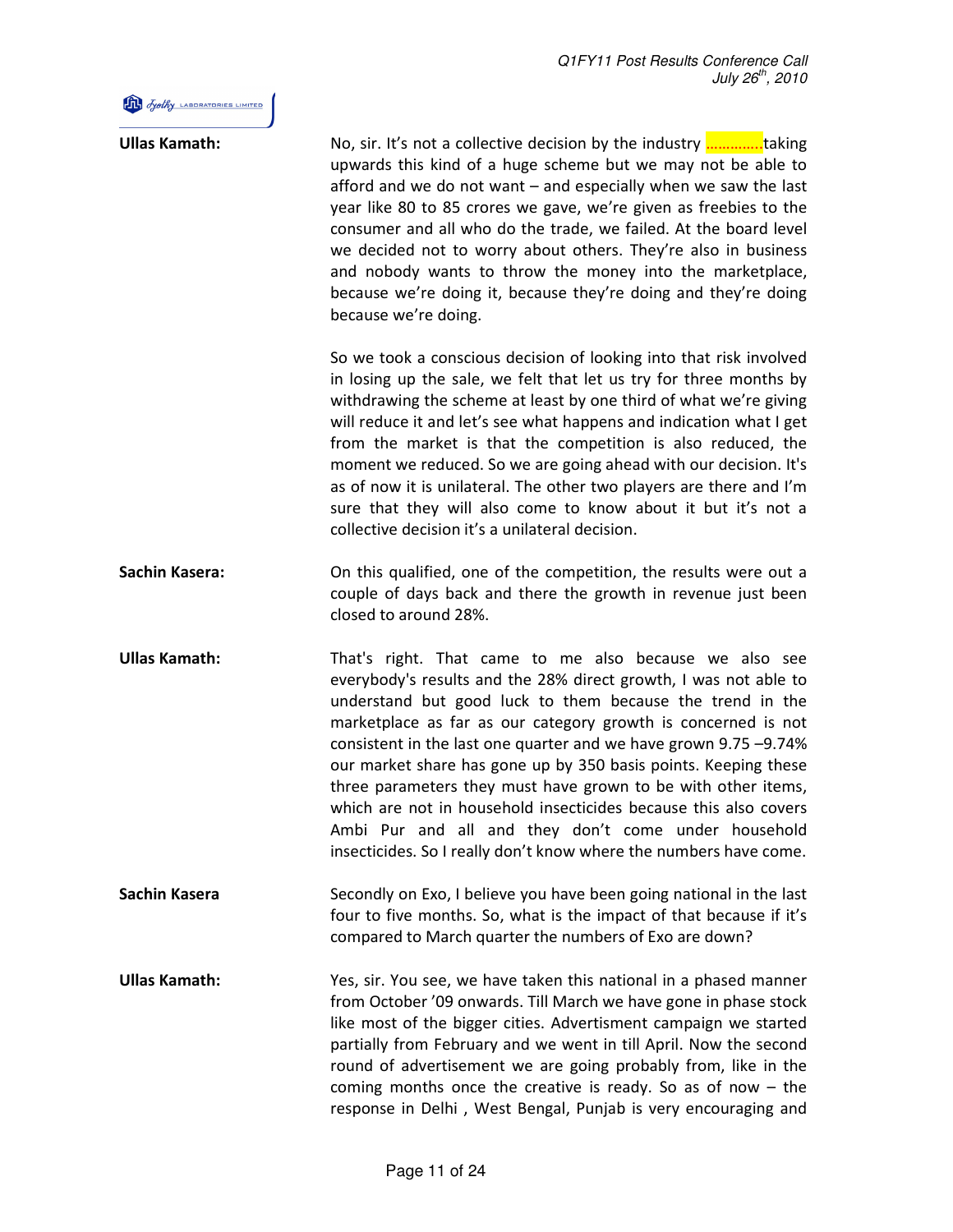

|                       | Maharashtra is okay. So, we had to spend the money on the<br>brand, so that placement is happening and initial days for the first,<br>like six months to 1 year whatever the sales happens, most of the<br>things will be in a pipeline stock or it has to go to the market, from<br>there to the consumer and he should come back and that's the<br>real sale what we recognize. So, it's too early to comment on Exo's<br>you know like the success or the status probably on a two, three<br>quarters we will be able to see but the fact that competitors<br>already have reacted at national level and reduced the price and<br>spending more on the brand, a clear indication that you know like<br>a road block, wanted to create but we are going ahead with our<br>campaigns. |
|-----------------------|----------------------------------------------------------------------------------------------------------------------------------------------------------------------------------------------------------------------------------------------------------------------------------------------------------------------------------------------------------------------------------------------------------------------------------------------------------------------------------------------------------------------------------------------------------------------------------------------------------------------------------------------------------------------------------------------------------------------------------------------------------------------------------------|
| Sachin Kasera:        | But in volume terms what was the growth in case of Exo if you<br>could break it up for scrubber as well as surface cleaner.                                                                                                                                                                                                                                                                                                                                                                                                                                                                                                                                                                                                                                                            |
| <b>Ullas Kamath:</b>  | Exo as a bar it should be about 10% growth in the last quarter &<br>scribber 30%.                                                                                                                                                                                                                                                                                                                                                                                                                                                                                                                                                                                                                                                                                                      |
| Sachin Kasera:        | So what would be the reason for this 30% growth in case of<br>scrubber vis-à-vis 10% in case of cleaner?                                                                                                                                                                                                                                                                                                                                                                                                                                                                                                                                                                                                                                                                               |
| <b>Ullas Kamath:</b>  | To be very frank, I don't know because the scrubber people are<br>buying from all corners. We are finding it difficult in producing and<br>getting it packed and results have been amazing in the scrubber<br>and without spending any money on the advertisement people<br>are buying it. Maybe it's the more superior quality what we're<br>giving compared to the competition. As far as our bar is<br>concerned, our market is 10% and if every quarter if I'm going for<br>10 - 20% sequentially, at the end of the year if the growth is about<br>25, 30% I will be happy on the bar, sir.                                                                                                                                                                                       |
| <b>Sachin Kasera:</b> | And are there gross margin in scrubber better than in cleaner?                                                                                                                                                                                                                                                                                                                                                                                                                                                                                                                                                                                                                                                                                                                         |
| <b>Ullas Kamath:</b>  | Gross margin is better in our scrubber.                                                                                                                                                                                                                                                                                                                                                                                                                                                                                                                                                                                                                                                                                                                                                |
| <b>Moderator:</b>     | Thank you. Our next question comes from the line of Anshul<br>Mishra from ING Mutual Fund. Please go ahead.                                                                                                                                                                                                                                                                                                                                                                                                                                                                                                                                                                                                                                                                            |
| <b>Anshul Mishra:</b> | My question was regarding the margin fall again on the soap care<br>segment, both the margin fall and the absolute fall that we have<br>seen. Just wanted to understand out of the entire soap care and<br>fabricare, what's the break up like between Ujala and the<br>detergent and is Exo also included there?                                                                                                                                                                                                                                                                                                                                                                                                                                                                      |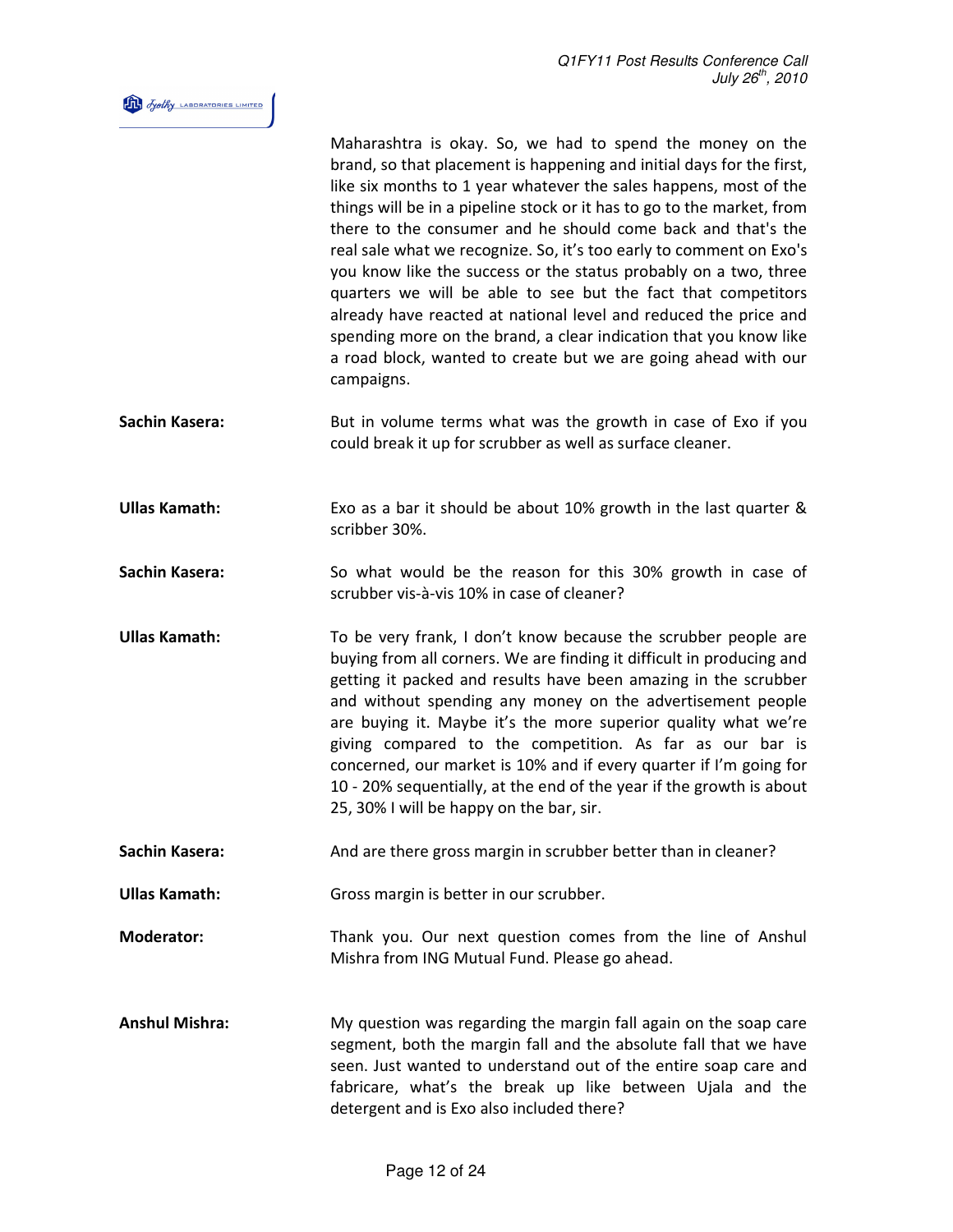

| <b>Ullas Kamath:</b>  | Exo is also included there.                                                                                                                    |
|-----------------------|------------------------------------------------------------------------------------------------------------------------------------------------|
| <b>Anshul Mishra:</b> | So if you can please tell me the breakup in, just to understand how<br>the margins fall gains are, what is the sale composition like?          |
| <b>Ullas Kamath:</b>  | Neetu will answer that sales hard numbers.                                                                                                     |
| Neetu Kashiramka:     | Yeah, Ujala was 562. Fabric whitener at 461 is Stiff and Shine, Exo<br>at 149. Detergents were 227.                                            |
| <b>Anshul Mishra:</b> | Okay. They're 2 crores?                                                                                                                        |
| Neetu Kashiramka:     | That is 139 in the previous quarter. The detergent growth is 63%.<br>Fabric Whitener growth is 12% and Exo 10%.                                |
| <b>Anshul Mishra:</b> | Exo you mentioned is 114.                                                                                                                      |
| Neetu Kashiramka:     | And then we have ad spend. And Exo has gone national so we<br>have advertised more on Exo than the home care segment in this<br>quarter.       |
| <b>Anshul Mishra:</b> | We just wanted to understand since you have taken in a price hike<br>on Ujala and probably the margins would have been better.                 |
| Neetu Kashiramka:     | That will come in the next quarter.                                                                                                            |
| <b>Anshul Mishra:</b> | Okay. Just to understand the raw material aspect of Ujala, it is<br>something to be tracked or is it stable and nothing to worry<br>about?     |
| <b>Ullas Kamath:</b>  | Not on the content part. Content part is very stable but the<br>container we use CPA granules (ph) and that's directly linked to<br>the crude. |
| <b>Anshul Mishra:</b> | Can you give me an indication as to what would be Y-on-Y kind of<br>a thing of HDB?                                                            |
| Neetu Kashiramka:     | You know last year same quarter -crude was Rs. 60 and now                                                                                      |
| <b>Anshul Mishra:</b> | So it would be corresponding to the crude.                                                                                                     |
| Neetu Kashiramka:     | Granule price is around 20% increase.                                                                                                          |
| <b>Ullas Kamath:</b>  | 73 is the granule price and vis-à-vis the earlier quarter?                                                                                     |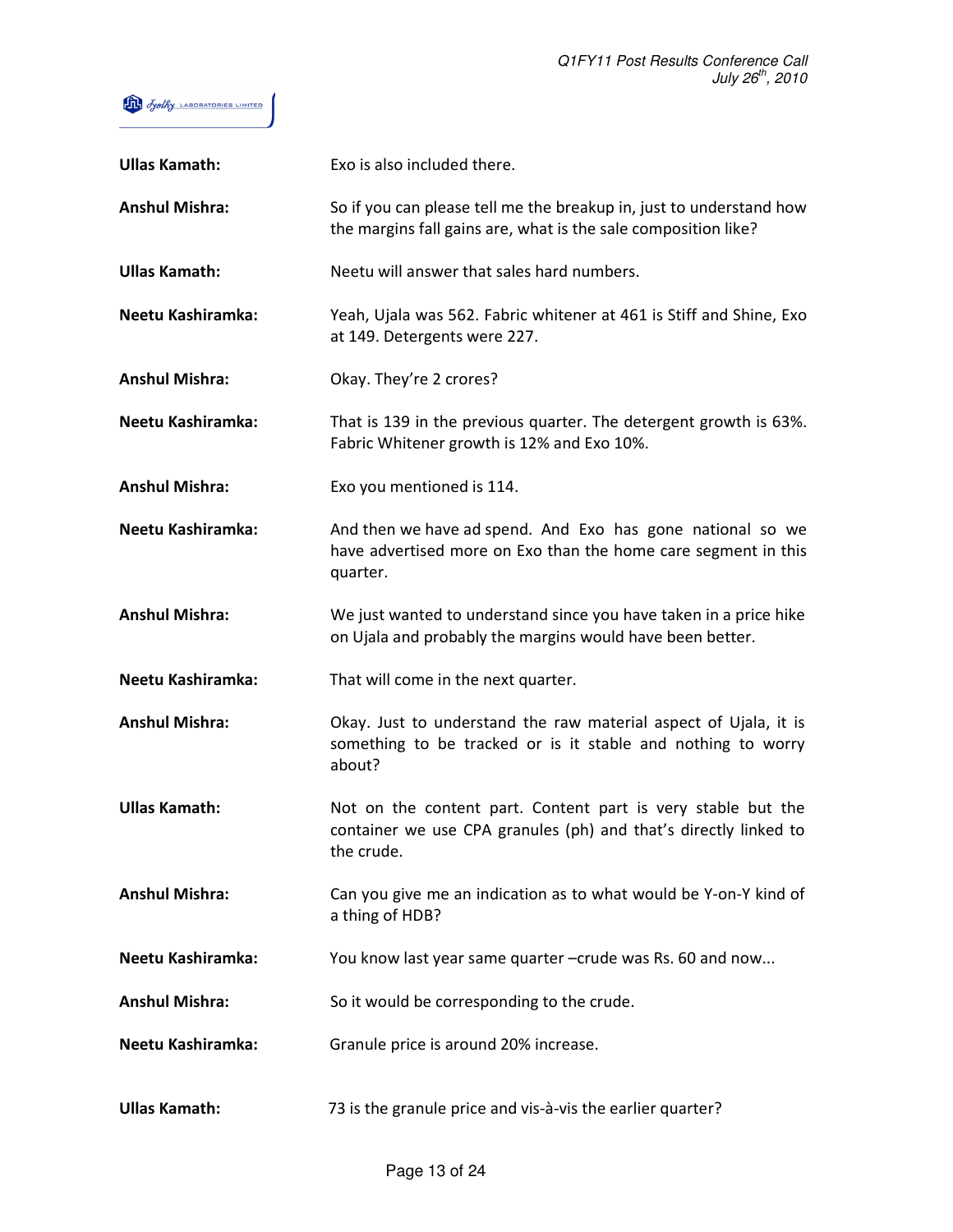

| <b>Moderator:</b>    | Thank you. Our next question comes from the line of Sarag Parekh<br>from Enam Holdings. Please go ahead.                                                                                                                                                                                                                                                                                                                                                                                                                                                                                                                                                                                                                                                                                                                                         |
|----------------------|--------------------------------------------------------------------------------------------------------------------------------------------------------------------------------------------------------------------------------------------------------------------------------------------------------------------------------------------------------------------------------------------------------------------------------------------------------------------------------------------------------------------------------------------------------------------------------------------------------------------------------------------------------------------------------------------------------------------------------------------------------------------------------------------------------------------------------------------------|
| <b>Sarag Parekh:</b> | Just wanted to understand, you said that you've got a contract for<br>Commonwealth Games for fabric spa?                                                                                                                                                                                                                                                                                                                                                                                                                                                                                                                                                                                                                                                                                                                                         |
| <b>Sarag Parekh:</b> | How are you going to operate over there because you don't have<br>any facility as such over there for laundry?                                                                                                                                                                                                                                                                                                                                                                                                                                                                                                                                                                                                                                                                                                                                   |
| <b>Ullas Kamath:</b> | Yes, sir. What we have done now is that we have tied up with<br>seven, eight local launderers and putting our people there and the<br>quality will be ours and we have taken them more or less for a<br>month on a lease basis on each one of them and we are taking our<br>good machines, four or five from Bangalore and putting that in<br>the games village only. They have given us a place to put up our<br>small village there. So the retail will be done out of our own dry<br>cleaning machines and washing machines. Industrial type / the<br>institutional type like bed linens and hand towels pillows went off<br>the arcade which we are taking it out to Noida and where we are<br>signed up with seven, eight outsourcing people and with our<br>name it will get washed and give it back to the $-$ this games<br>authorities. |
|                      |                                                                                                                                                                                                                                                                                                                                                                                                                                                                                                                                                                                                                                                                                                                                                                                                                                                  |
| <b>Sarag Parekh:</b> | Okay and do you have any tie up or probably use revenue sharing.                                                                                                                                                                                                                                                                                                                                                                                                                                                                                                                                                                                                                                                                                                                                                                                 |
| <b>Ullas Kamath:</b> | No. What we have done is that we have taken the quote from<br>individuals and have given our bit to the commonwealth games<br>authorities and ITDC is you know like a nodal agency. So with the<br>people where we are getting it done we have sufficient margin<br>but Commonwealth Games is not going to be a big game changer<br>for us as far as the revenue is concerned but it is our net<br>credibility like if our people can go from Bangalore and if the<br>Government of India can identify us and they can give us entire<br>job to us to wash the garments there. It gives us the credibility<br>and we will be able to make use of that credibility of go to other<br>states as quickly as possible for special branding.                                                                                                          |
| <b>Sarag Parekh:</b> | And how much would you be expecting in terms of number of<br>clothes?                                                                                                                                                                                                                                                                                                                                                                                                                                                                                                                                                                                                                                                                                                                                                                            |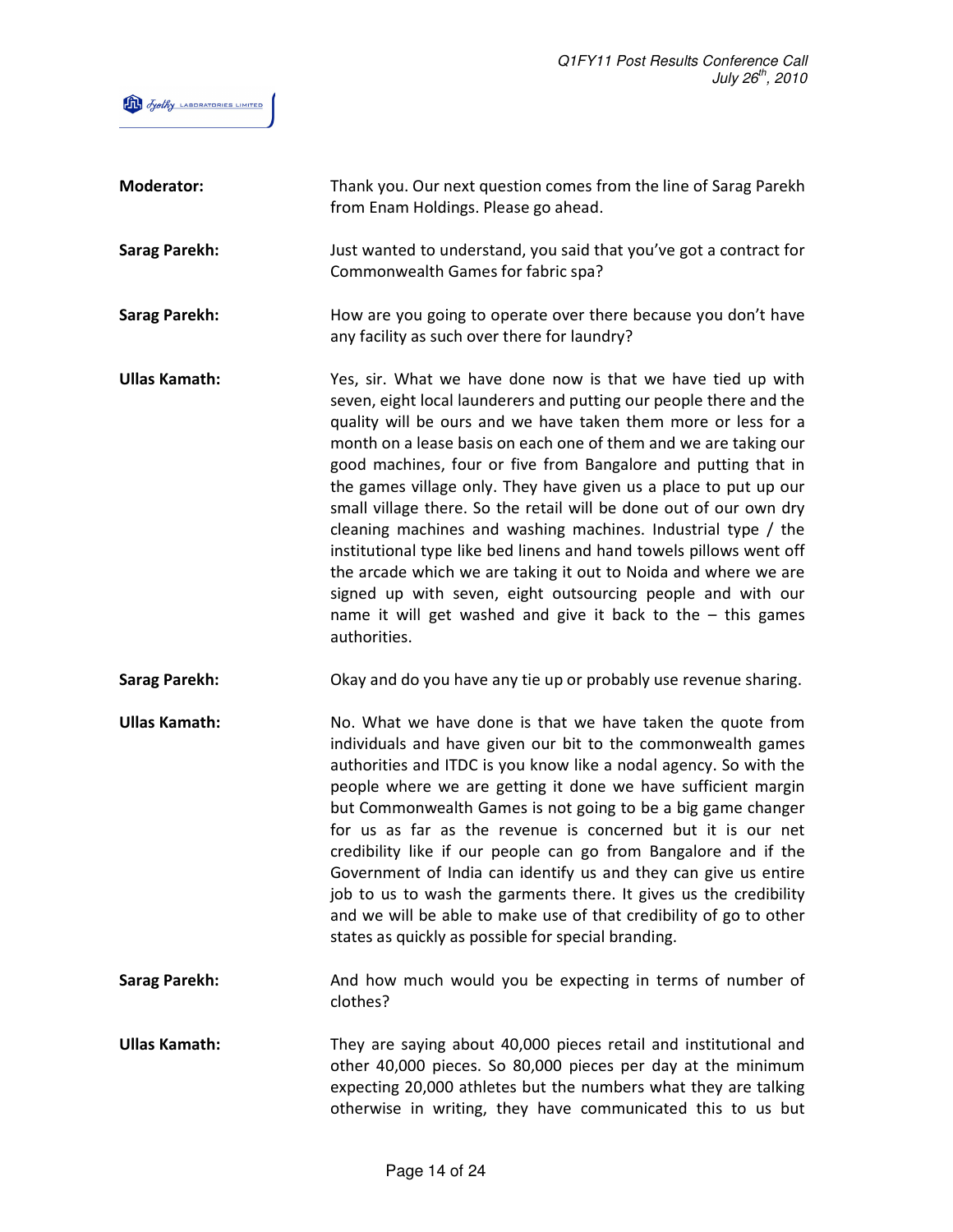

otherwise they have said you be prepared at least a lakh of pieces per day minimum.

- Sarag Parekh: Okay and in all your three segments, in mosquito you are having this DRDO technology dip and in fabric you've signed up Sachin. I mean Exo also you're going national. Just wanted to understand in all the three segments what kind of growth rate are you expecting in the next year?
- Ullas Kamath: Ujala as a fabric-care we will be growing not less that 25%. That's because of the detergent powder. And Exo we want to grow between may 30 to 35% because we have gone national. So the additional growth has to come from Pan India.
- Sarag Parekh: So but then again Unilever is having price cuts and also you think you will be able to reach 30-35%?
- Ullas Kamath: Sir, I do not want to talk about the competition but I know that there is 1.2 billion population in the country and 25 crore households are there and every household has to wash their dish and one company cannot supply to everybody. So, only numbers can speak one year down the line and we have seen same, Hindustan Lever we have see in South India for the last nine years.
- Sarag Parekh: Okay.
- Ullas Kamath: They blocked us in Kerala, then they blocked us in Tamil Nadu and they blocked us in Andhra, then they blocked us in Karnataka and today they are working happily with us giving us 25% market share which we are holding on and all kind of price cuts was there in the past and all kind of schemes were there in the past and they went to an extent that... They worked out a fantastic scheme for our household by giving the kitchen also as free. So today what their Rs. 2 in nothing, they had given the kitchens also free. So we have seen in the past in the south we are a quite experienced with their activities and what we are getting what we are expecting 25 to 30% of growth in Exo by going national. This is very, very conservative estimate for all types
- Sarag Parekh: Yes, because you had mentioned 50% growth rate two quarters back.
- Ullas Kamath: Correct sir. That's what, when I say conservative, that time you know the price cut was not there. Advertisements were not that much but now they have reacted But end of day, Exo as a segment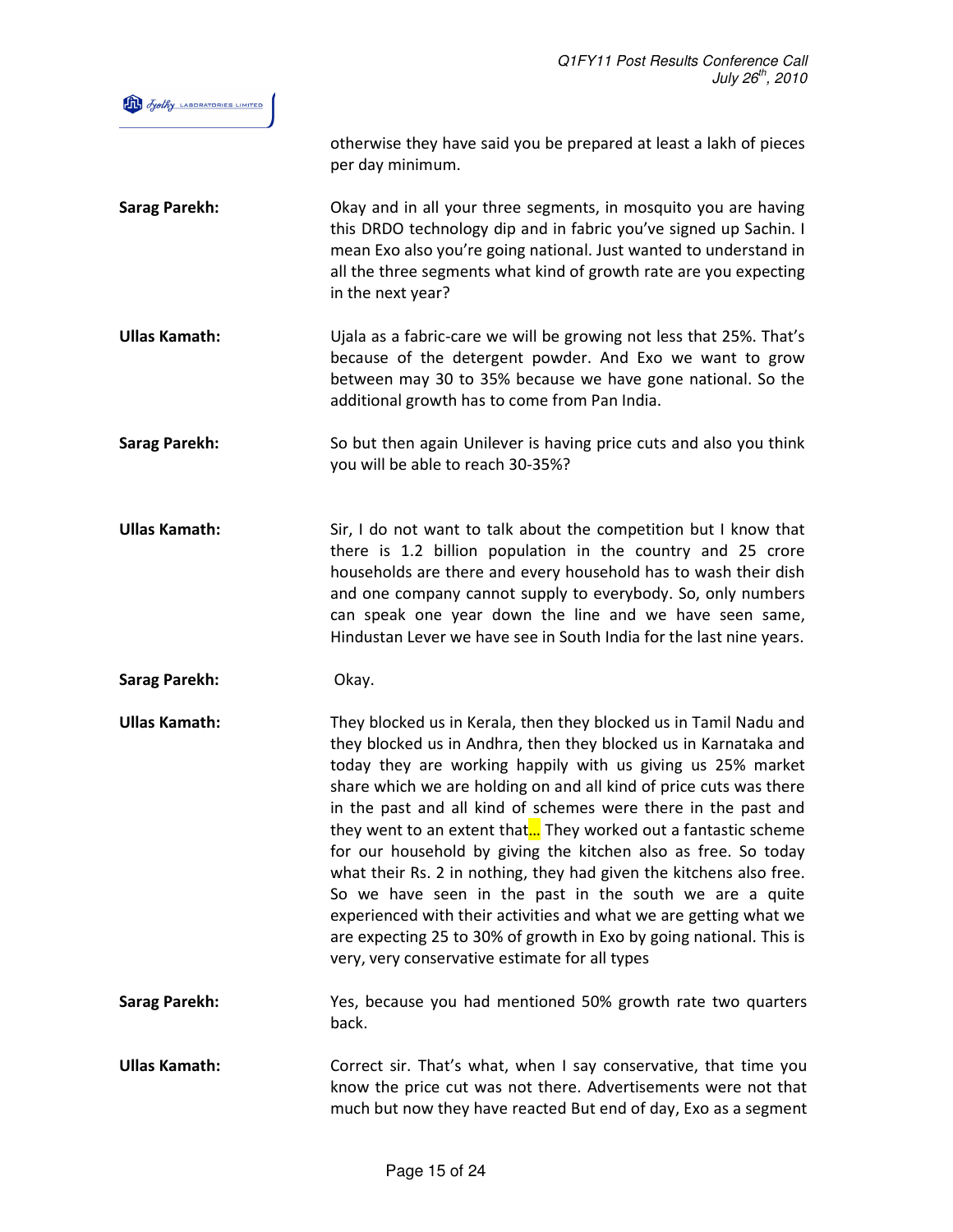

as of now is growing at 40%. As far as your numbers are concerned I'll be surpassing that 50% as Exo divisions. I'm only talking about Exo bar. Profitability is concerned, my profit is far superior. I'll profiting beyond 50%, more than what I've committed two quarters back.

Sarag Parekh: Okay and in the mosquito repellent segment?

Ullas Kamath: Mosquito repellent segment, now that the rains are doing very well and just have come on time. This category will growing at about 20%. We should be surpassing the category at least by 2 - 3%. But even if the category is growing at 20%, I will grow at least 2% more than that in my market share.

Sarag Parekh: Okay. Because you also have DRDO growth along with the mosquitoes…

Ullas Kamath: Yeah, there was new categories sir, we need to educate the people on that. So I don't take the big number in the current year but the next year that could be the game changer for us in Maxo. But in the current year, the  $2010 - 2011$  we'll be spending the money on educating the people on the outdoor mosquito menace and dengue, chikungunya, malaria, what it can do, every paper is writing about it. So we will educate the people how they can protect themselves outdoor and the next year you can see real sale and there we do not have any kind of problems with the sales promotional schemes or and the one which are operating in Maxo, we don't have there. So hopefully we will be able to show good Maxo-Military numbers and the DEPA.

Moderator: Thank you. Our next question comes from the line of Shivani Mehra from Techno Shares & Stocks. Please go ahead.

Shivani Mehra: How is the outsourcing now? Has it reduced for Maxo? I think last year 40% of our Maxo coils are being outsourced- Maxo coils and liquids. Now has that come down with the stabilization of the Jammu plant?

Ullas Kamath: It has come down but again we are growing. So as of now it should be 70-30, 70 must be in-house and 40 must be outsourcing. 31st of March, we will make it 80-20 and next year.

Shivani Mehra: Can I get your view on how the detergent business has grown this year and how the national launch is going to go?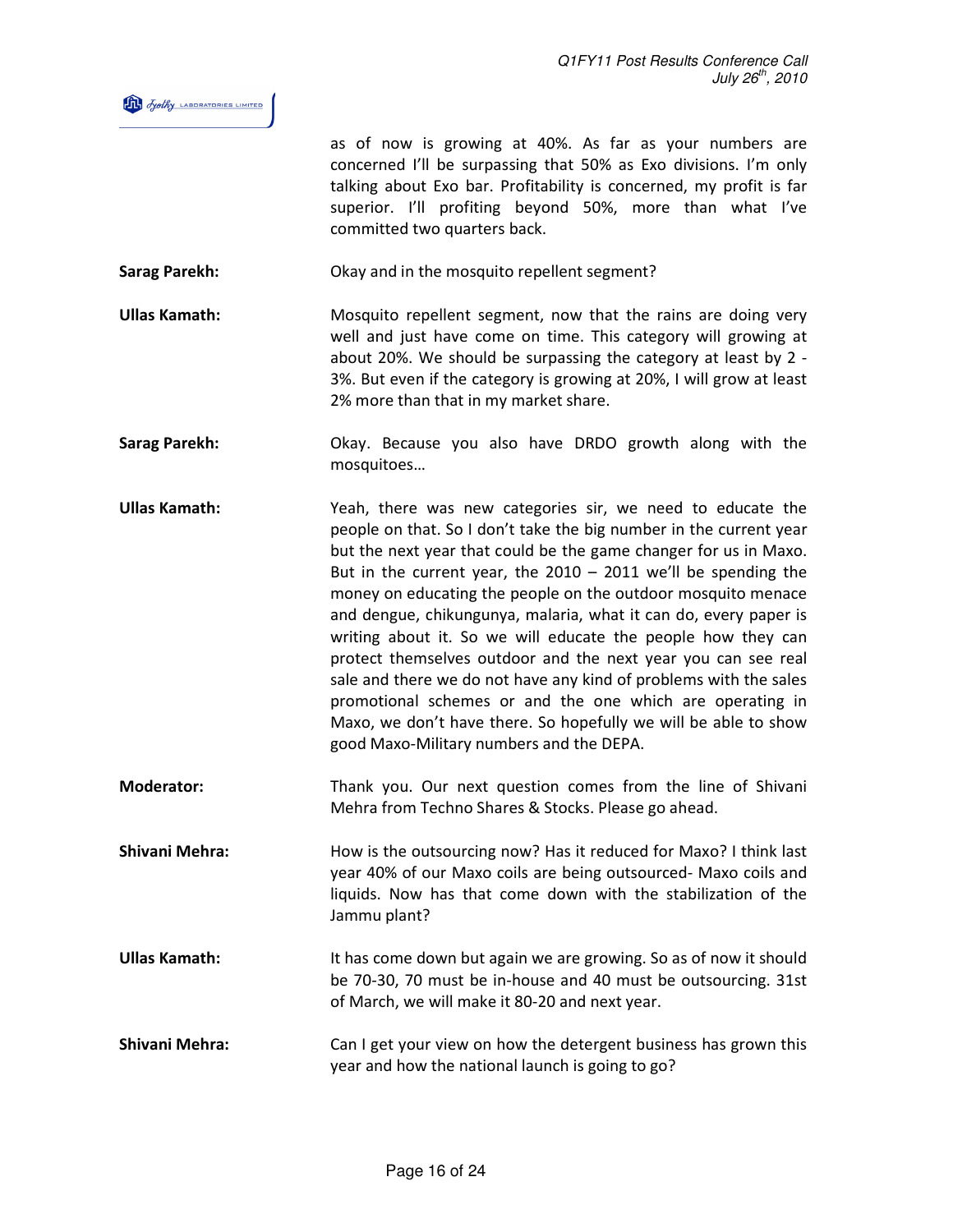## Fine of othy LABORATORIES LIMITED

| <b>Ullas Kamath:</b>  | Detergent powder as of now, we're very active and very strong in<br>Kerala. We do not want to grow detergent powder in a big way at<br>the national level. Our whole idea is to leverage our brand Ujala<br>with such kind of fantastic brand equity in the wash segments. We<br>want to leverage that. Kerala, being the home set of Ujala, we<br>have done extremely well. We are almost become number one in<br>the mid segment there and as detergent powder segment we<br>have grown 62.75% when compared to the same period last time.<br>Now we have launched the product in Tamil Nadu. We have<br>launched in part of Karnataka. With this new Sachin's<br>advertisements of Techno Bright, we'll go to all the big cities. |
|-----------------------|--------------------------------------------------------------------------------------------------------------------------------------------------------------------------------------------------------------------------------------------------------------------------------------------------------------------------------------------------------------------------------------------------------------------------------------------------------------------------------------------------------------------------------------------------------------------------------------------------------------------------------------------------------------------------------------------------------------------------------------|
| <b>Shivani Mehra:</b> | This is currently still priced one rupee higher than Sunlight, right?                                                                                                                                                                                                                                                                                                                                                                                                                                                                                                                                                                                                                                                                |
| <b>Ullas Kamath:</b>  | I think now the variation- we must at least be three or Rs.4 more<br>than them because they keep changing the price, they keep<br>reducing the price, we don't. So I think it must be.                                                                                                                                                                                                                                                                                                                                                                                                                                                                                                                                               |
| <b>Shivani Mehra:</b> | We have maintain the price vis-à-vis Q4 sir                                                                                                                                                                                                                                                                                                                                                                                                                                                                                                                                                                                                                                                                                          |
| <b>Ullas Kamath:</b>  | Now the whole country is confused about the price of the<br>detergent segment.                                                                                                                                                                                                                                                                                                                                                                                                                                                                                                                                                                                                                                                       |
| <b>Shivani Mehra:</b> | Okay. And in GFSL versus Q4, how many pieces a day have we<br>been servicing, it was around 25,000 in Q4 right?                                                                                                                                                                                                                                                                                                                                                                                                                                                                                                                                                                                                                      |
| <b>Ullas Kamath:</b>  | Now we have gone to about 32, 000 or 33,000 pieces we have<br>already reached. Our target is to reach at least 50,000 pieces by<br>31st of March with the existing facility. So, everyday it is<br>improving by 1000, 2000 pieces and now that the monsoon has<br>come, is the first monsoon we're seeing, generally the laundry<br>industry does very well doing the monsoon season.                                                                                                                                                                                                                                                                                                                                                |
| <b>Ullas Kamath:</b>  | Monsoon we're experiencing in Bangalore now and probably after<br>the monsoon I will be able to comment on that because we're<br>learning there. We only started from November 15 onwards, so<br>we're learning the business but response has been very<br>encouraging and numbers are growing day by day                                                                                                                                                                                                                                                                                                                                                                                                                            |
| <b>Shivani Mehra:</b> | And currently the operational stores are 33 and you have not<br>increased?                                                                                                                                                                                                                                                                                                                                                                                                                                                                                                                                                                                                                                                           |
| <b>Ullas Kamath:</b>  | We have not increased. We are 35.30 Snoways and 5 fabric spas.                                                                                                                                                                                                                                                                                                                                                                                                                                                                                                                                                                                                                                                                       |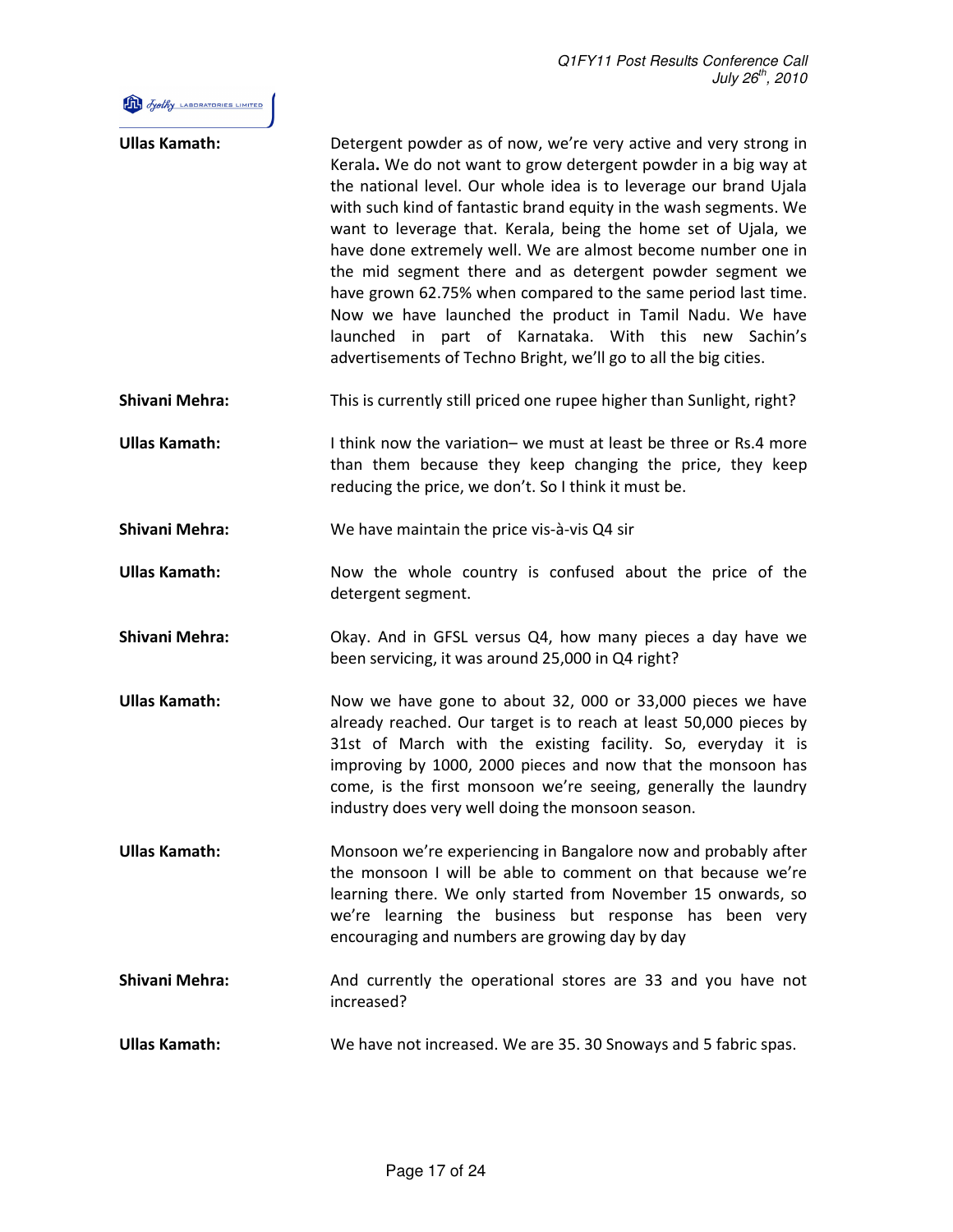

| <b>Shivani Mehra:</b> | And are we planning to go into this in other cities other than<br>Bangalore?                                                                                                                                                                                                                                                                                                                                                                                                                                                                                                                                                                                                                                                                                                                                                                                            |
|-----------------------|-------------------------------------------------------------------------------------------------------------------------------------------------------------------------------------------------------------------------------------------------------------------------------------------------------------------------------------------------------------------------------------------------------------------------------------------------------------------------------------------------------------------------------------------------------------------------------------------------------------------------------------------------------------------------------------------------------------------------------------------------------------------------------------------------------------------------------------------------------------------------|
| <b>Ullas Kamath:</b>  | No, after reaching the cash breakeven in Bangalore, we'll go to<br>other cities.                                                                                                                                                                                                                                                                                                                                                                                                                                                                                                                                                                                                                                                                                                                                                                                        |
| <b>Shivani Mehra:</b> | Breakeven is expected in FY11, right?                                                                                                                                                                                                                                                                                                                                                                                                                                                                                                                                                                                                                                                                                                                                                                                                                                   |
| <b>Ullas Kamath:</b>  | FY11 and we are getting lot of inquires from all over the country<br>but we will plan it in the next year not this time.                                                                                                                                                                                                                                                                                                                                                                                                                                                                                                                                                                                                                                                                                                                                                |
| <b>Shivani Mehra:</b> | Can you throw some light on the QIP issue and what do you have<br>in mind?                                                                                                                                                                                                                                                                                                                                                                                                                                                                                                                                                                                                                                                                                                                                                                                              |
| <b>Ullas Kamath:</b>  | What we have in our mind is to go for inorganic growth and we'll<br>try to acquire some businesses that are regionally strong and one<br>has a national presence. So our idea is to acquire a couple of<br>them. The talks are going on.                                                                                                                                                                                                                                                                                                                                                                                                                                                                                                                                                                                                                                |
| <b>Shivani Mehra:</b> | Okay. Domestic?                                                                                                                                                                                                                                                                                                                                                                                                                                                                                                                                                                                                                                                                                                                                                                                                                                                         |
| <b>Ullas Kamath:</b>  | Yeah, it is domestic. Because big country for us. So we are<br>domestic players and their creative money is to use to acquire<br>them. So we are doing our best to acquire as quickly as possible.                                                                                                                                                                                                                                                                                                                                                                                                                                                                                                                                                                                                                                                                      |
| <b>Moderator:</b>     | Thank you, Ms. Mehra. Our next question comes from the line of<br>Chirag Dagli from PINC Research. Please go ahead.                                                                                                                                                                                                                                                                                                                                                                                                                                                                                                                                                                                                                                                                                                                                                     |
| <b>Chirag Dagli:</b>  | A quick question on JFSL, since the time we last spoke, have we<br>come to a point where we now know how to take the JFSL model<br>to another city in terms of franchising model or pretty much like<br>how you've done in Bangalore.                                                                                                                                                                                                                                                                                                                                                                                                                                                                                                                                                                                                                                   |
| <b>Ullas Kamath:</b>  | Absolutely. Now, I like the perfect question you have asked and<br>the answer is yes. What we have done in the last couple of years<br>washing everybody's clothes is that we have understood how to<br>wash the clothes and we have perfected the art of washing the<br>clothes now. Coming to the SOP (ph) we have worked with KPMG<br>and have finalized a fantastic set of standard operating<br>procedures and we have now the business model for franchisee<br>arrangement. We have a business model for business associate<br>arrangement and we also have the business model to go on our<br>own. The Board yesterday discussed at length, how to take it<br>forward. The Board is of the opinion that the big cities we should<br>have under company's control only because that's where the<br>money comes from on a long-term basis. So board is of the view |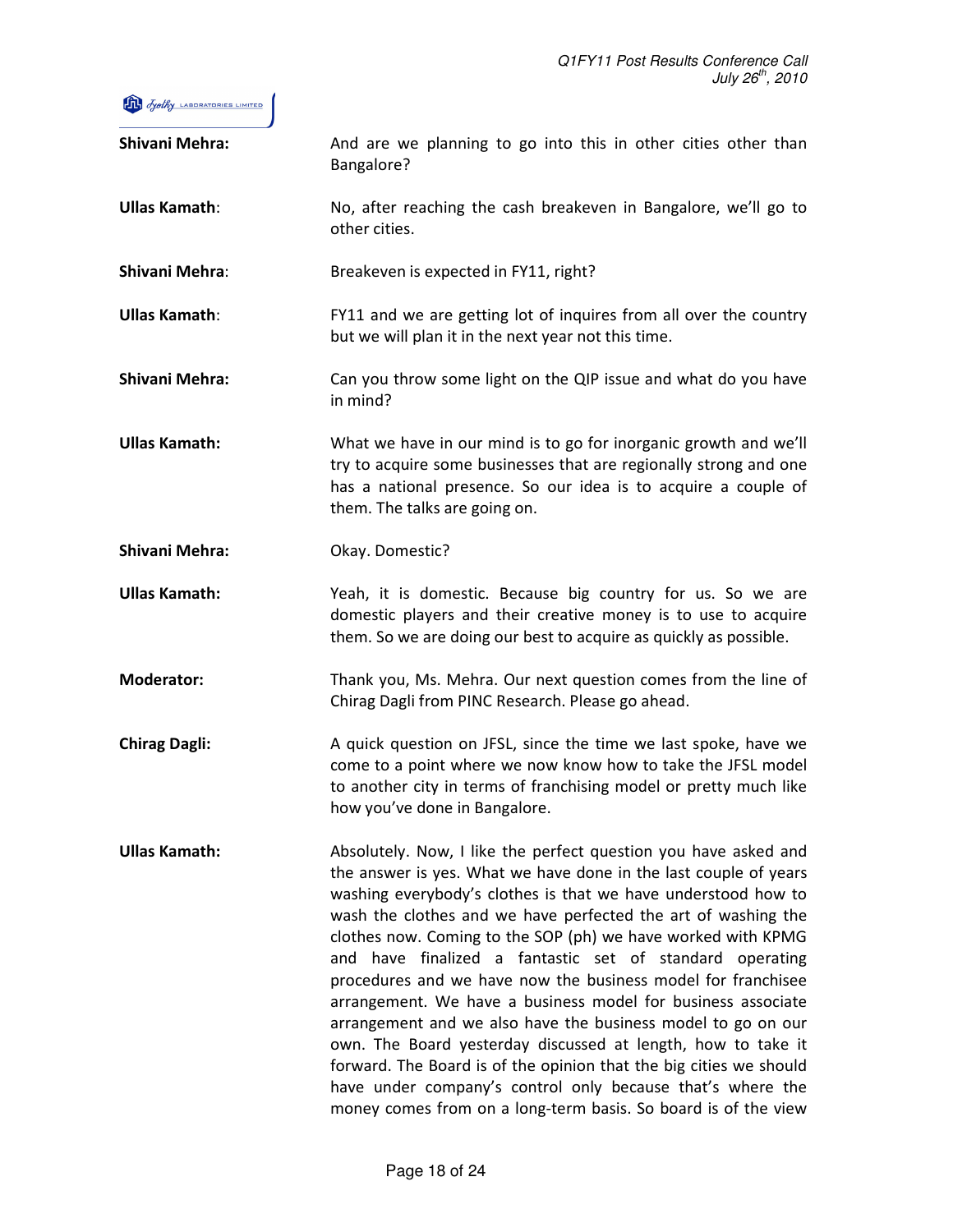

that we need to have the big cities under our control and the small cities, we should give it on franchising basis. So we are not finalized how we go about it. As far as your observation whether we have perfected the art, yes, we have. And 2011 and 2012, we will be entering at least four or five major cities.

- Chirag Dagli: So when you mean big cities, you mean the initial launch of Hyderabad, Pune etc will happen through the companies own store.
- Ullas Kamath: Yeah, Chennai, Hyderabad and Pune are similar to Bangalore and investment required is not much. So we intent going on our own into those three cities but with a rental premises, because in Bangalore we have invested lots of money in our own land and buildings but other places we want to go on a rental basis, so that plant and machinery is all that we have to invest in. We are certain going to Chennai, Hyderabad and Pune in 2011 and '12. Other metros, which we need to plan, we will do it in year 2012, 2013.
- Moderator: Thank you. Our next question comes from the line of Dhaval Gada from Edelweiss. Please go ahead.
- **Dhaval Gada:** Just two questions. One is on the Wadi bunder tender, any update on that?
- Ullas Kamath: Yes. Wadi bunder tender it is still on the hold and the General Manager, who was in charge of this Mr. Murugan is retired. As soon as a new General Manager comes in, financial bid will be open and we will work it the tender. And a similar one we have put in Chennai also, technical bid we have qualified and financial bid that opening mid-August and the options we will know and apart from that we have got now 18 trends we are getting from Bangalore.
- Dhaval Gada: Yes. My second question was on the Exo Safai, the scrub. Is it because we have given scrubs free with the Exo soap that we're seeing this volume growth in Exo?
- Ullas Kamath: Exo Safai, what is given free has gone as a cost of production in Exo. Exo Safai growth what you see is growth of Exo Safai sale only.
- Dhaval Gada: Okay. As far as the pan India the market share of Exo is concerned. So have you improved on that?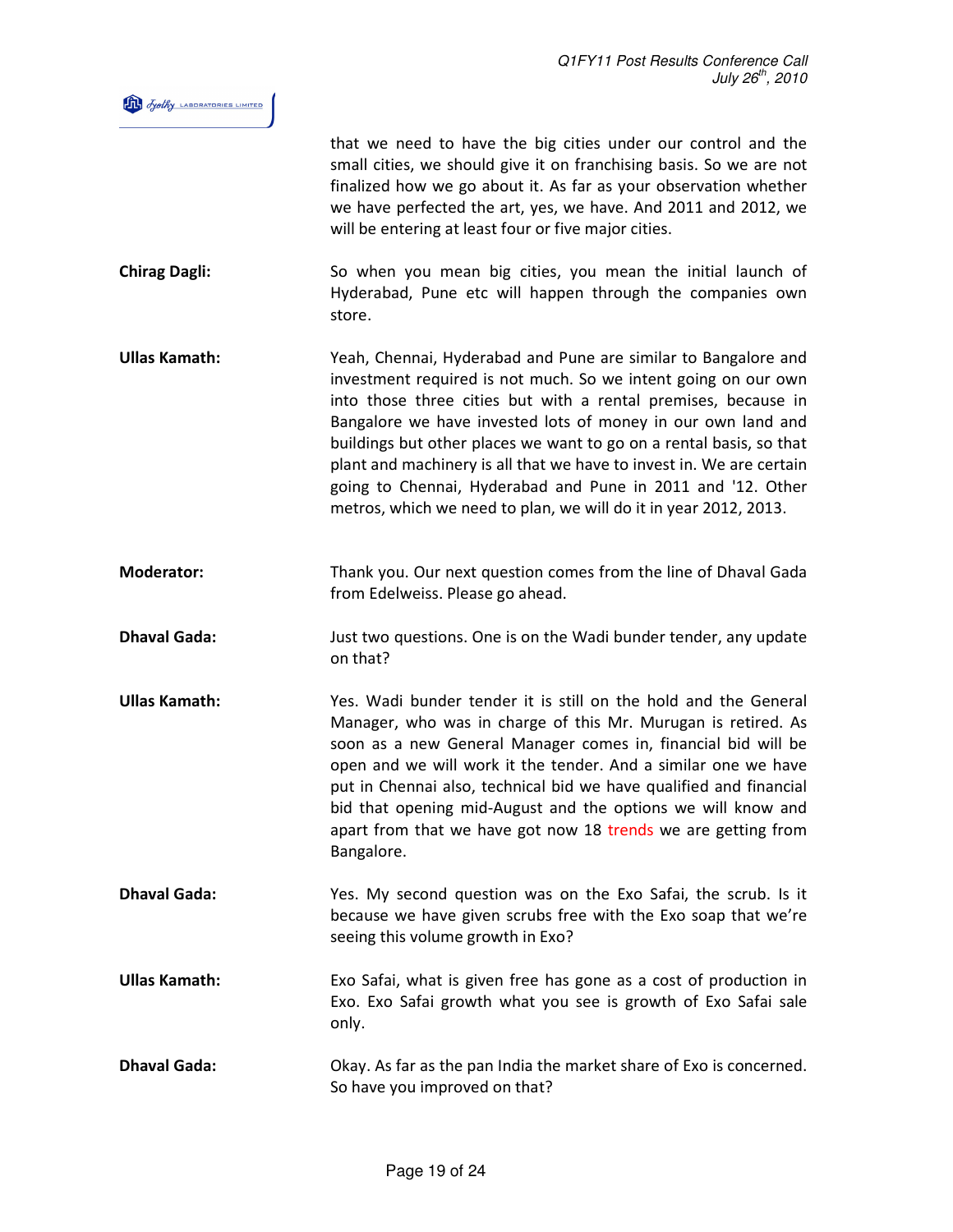

| <b>Ullas Kamath:</b> | It should have been definitely improved but numbers have not<br>come so far. But in South India, we are still holding on with the<br>25% market share. All India by the next quarter, it may be able to<br>catch up better sir.                                                                                                                                                                                                                                                                                                                                                                                                                                                                                  |
|----------------------|------------------------------------------------------------------------------------------------------------------------------------------------------------------------------------------------------------------------------------------------------------------------------------------------------------------------------------------------------------------------------------------------------------------------------------------------------------------------------------------------------------------------------------------------------------------------------------------------------------------------------------------------------------------------------------------------------------------|
| <b>Dhaval Gada:</b>  | Okay and on this acquisition, by when can we expect any final<br>decision on this?                                                                                                                                                                                                                                                                                                                                                                                                                                                                                                                                                                                                                               |
| <b>Ullas Kamath:</b> | As of now I've got the upload from the AGM yesterday. We'll be<br>starting our due diligences maybe in the month of August. I hope<br>that a couple of months we should be able to close this.                                                                                                                                                                                                                                                                                                                                                                                                                                                                                                                   |
| <b>Dhaval Gada:</b>  | Okay and in the previous question that you spoke about for our<br>launch to other cities from JFSL. What would be the size of<br>investment that we would require?                                                                                                                                                                                                                                                                                                                                                                                                                                                                                                                                               |
| <b>Ullas Kamath:</b> | Maybe about six, seven crores per city is what we see because hi-<br>tech machines we already have in Bangalore. We don't have to go<br>with all kind of hi-tech machines in these three cities. What is the<br>minimum requirement we'll go with that and all that extra care<br>garment which comes for a wash, we can always bring it to<br>Bangalore and wash it and give. Like designer stores we don't<br>need any specialized machines there and for various other items<br>which would require two three days of treatment we will get such<br>machines there. If at all if we go on our own these three cities are<br>first cities, we need about $6-7$ crore maximum towards the prime<br>machineries. |
| <b>Dhaval Gada:</b>  | And have we changed our shift that we were talking about from<br>the institutional to the retail that is the household.                                                                                                                                                                                                                                                                                                                                                                                                                                                                                                                                                                                          |
| <b>Ullas Kamath:</b> | The capacity what we have in Bangalore is to wash 40,000 pieces<br>per day. Just now we are washing 32000-35000 pieces per day and<br>I want it should be 50% should be the retail 50% should be<br>institutional. And we are going as and when we get the additional<br>retail load we are reducing to that extent the institutional load.                                                                                                                                                                                                                                                                                                                                                                      |
| <b>Dhaval Gada:</b>  | Currently, they are operating one shift for institutional.                                                                                                                                                                                                                                                                                                                                                                                                                                                                                                                                                                                                                                                       |
| <b>Ullas Kamath:</b> | Right now we are operating the entire three shifts. Two shifts we<br>are operating, one shift we are operating for fabric spa, one shift<br>we are operating for Snoways and one shift we are operating for<br>institutional. Going forward my interest would be more in retail<br>than institutional but institutional give us the credibility. So we<br>would continue with that as long as I get my operating margins I<br>will wash for them.                                                                                                                                                                                                                                                                |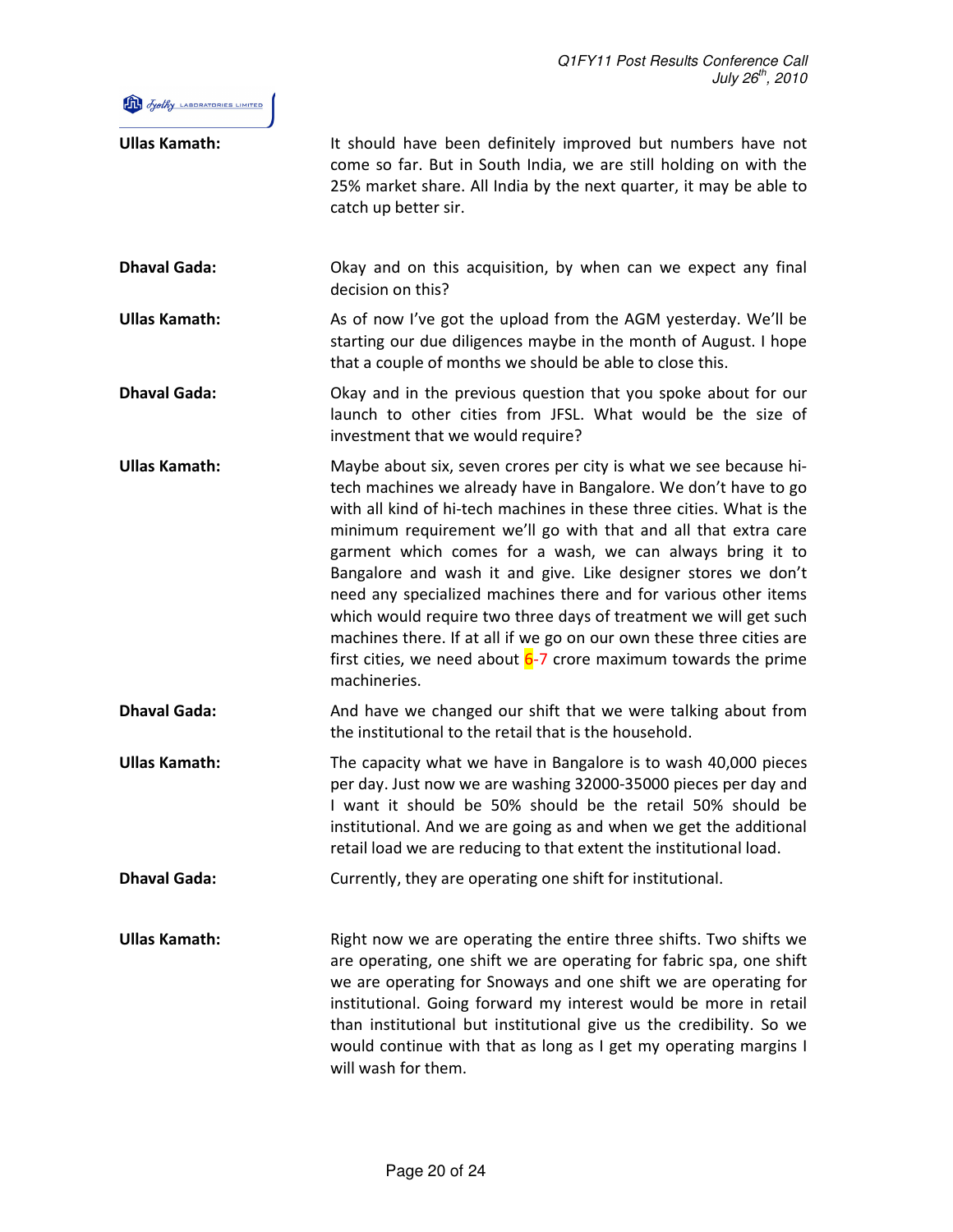

| <b>Dhaval Gada:</b>  | Right and so any further update on the institutional side, we were<br>looking at some business with operate as well.                                                                                                                                                                                                                                                                                                                                                                                                                                     |
|----------------------|----------------------------------------------------------------------------------------------------------------------------------------------------------------------------------------------------------------------------------------------------------------------------------------------------------------------------------------------------------------------------------------------------------------------------------------------------------------------------------------------------------------------------------------------------------|
| <b>Ullas Kamath:</b> | We are working on that and some of which we have already<br>signed but the rental aspect will be starting maybe in a couple of<br>months down the line.                                                                                                                                                                                                                                                                                                                                                                                                  |
| <b>Dhaval Gada:</b>  | So some positives from there                                                                                                                                                                                                                                                                                                                                                                                                                                                                                                                             |
| <b>Ullas Kamath:</b> | Yes, yes. It is very, very positive.                                                                                                                                                                                                                                                                                                                                                                                                                                                                                                                     |
| <b>Moderator:</b>    | Thank you. Our next question comes from the line of Ajay Thakur<br>from Alchemy Shares and Stocks. Please go ahead.                                                                                                                                                                                                                                                                                                                                                                                                                                      |
| Ajay Thakur:         | My question was on the Commonwealth Games that we are going<br>to cater to. What kind of sales can we expect from the same?                                                                                                                                                                                                                                                                                                                                                                                                                              |
| <b>Ullas Kamath:</b> | It's not a big sale because it's a business of 10 to 20 days<br>maximum. So the whole highlight there is like your Jyothy<br>Fabricare Service Limited has been identified at an international<br>level for such a coveted event that will highlight but revenue wise<br>we might do about between 1.5 crore to 2 crore with about 10 to<br>15% margin in that because we are operating out of Delhi,<br>expenses are a bit of higher there. So the maximum business I feel<br>about two crores is like a 10 to 15% margin.                              |
| <b>Ajay Thakur:</b>  | Okay and secondly we have witnessed in the past last year itself<br>that we have variation in our EBITDA margin from quarter-to-<br>quarter. So we can we expect the similar kind of trend to be<br>followed in the coming year as well?                                                                                                                                                                                                                                                                                                                 |
| <b>Ullas Kamath:</b> | I think quarter-to-quarter the EBITDA margin remains the same. At<br>the same time the sales mix makes a difference in EBITDA margin<br>because in this quarter if you see, we have achieved 23 point as<br>against 26% same quarter last time and if you see the annualized,<br>we have done only 19%. So EBITDA margin wise quarter-to-<br>quarter we will be plus or minus 2% but annualized our hope is to<br>achieve between 19 to 20%. We'll try our best to do that now that<br>we have increased the Ujala pricing, we should be able to achieve |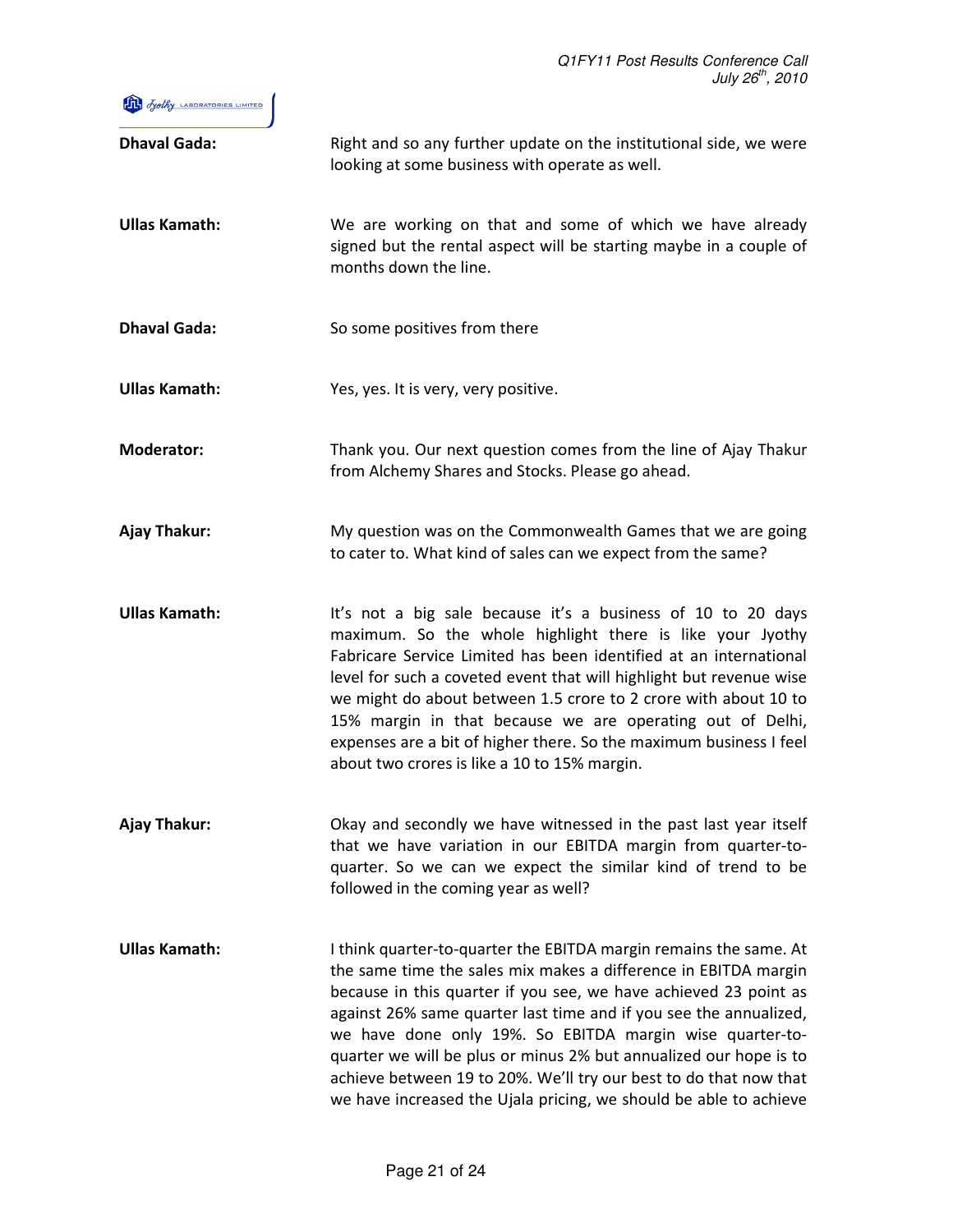|                        | that number but if a sales volume comes more from detergent<br>powder then that there will be under pressure.                                                                                                                                                                                                                                                                                                                                                                                                                                                                                                                                                                                                                                                                                                                                        |
|------------------------|------------------------------------------------------------------------------------------------------------------------------------------------------------------------------------------------------------------------------------------------------------------------------------------------------------------------------------------------------------------------------------------------------------------------------------------------------------------------------------------------------------------------------------------------------------------------------------------------------------------------------------------------------------------------------------------------------------------------------------------------------------------------------------------------------------------------------------------------------|
| Ajay Thakur:           | Okay and coming back to the acquisition that you're targeting. Is<br>there any particular segment that we are targeting in that?                                                                                                                                                                                                                                                                                                                                                                                                                                                                                                                                                                                                                                                                                                                     |
| <b>Ullas Kamath:</b>   | In Fabric Care.                                                                                                                                                                                                                                                                                                                                                                                                                                                                                                                                                                                                                                                                                                                                                                                                                                      |
| <b>Moderator:</b>      | Thank you. The next question comes from the line of Abhijeet<br>Kundu from Antique. Please go ahead.                                                                                                                                                                                                                                                                                                                                                                                                                                                                                                                                                                                                                                                                                                                                                 |
| Abhijeet Kundu:        | The question was on the Exo performance. What is the category<br>growth happening in dish wash because dish wash was going at a<br>high rate earlier. So has there been any slowdown in the dish<br>wash category as a whole in India because if Jyothy is growing at<br>about 10%, the dish wash category which used to be earlier<br>growing in the region were 20-22%. Is there any slowdown in<br>that?                                                                                                                                                                                                                                                                                                                                                                                                                                          |
| <b>Ullas Kamath:</b>   | As of now. I don't have that data. At present current data I don't<br>have on dish wash segment for the quarter but the last year the<br>growth has been about 10 to 12% only at the national level.                                                                                                                                                                                                                                                                                                                                                                                                                                                                                                                                                                                                                                                 |
| Abhijeet Kundu:        | Okay. So going ahead in case of dish-wash it would be primarily in<br>case of Exo scrubber would be primarily the growth driver?                                                                                                                                                                                                                                                                                                                                                                                                                                                                                                                                                                                                                                                                                                                     |
| <b>Ullas Kamath:</b>   | No, no Scrubber is doing but the concentration and primary focus<br>will be on a dish wash bar. And coming to your first question on<br>this - we are spending the money on our product and Vim is<br>spending the money and Henkel is spending the money and<br>everybody are spending money, so that category will grow. So far<br>the share of voice of everybody was very less. Now that the<br>competition has set in, everybody will be talking about dish<br>washing, dish washing and the category has to grow upward of<br>20% and at least when the category grows or when the new<br>people are coming in there are very high chances that you know<br>like they will just get into Exo directly which is what our weakness<br>in South India. Most of the people who have used Exo are for the<br>first time users of a branded product. |
| <b>Abhijeet Kundu:</b> | Okay. So currently how many retail outlets do you reach in case of<br>Exo?                                                                                                                                                                                                                                                                                                                                                                                                                                                                                                                                                                                                                                                                                                                                                                           |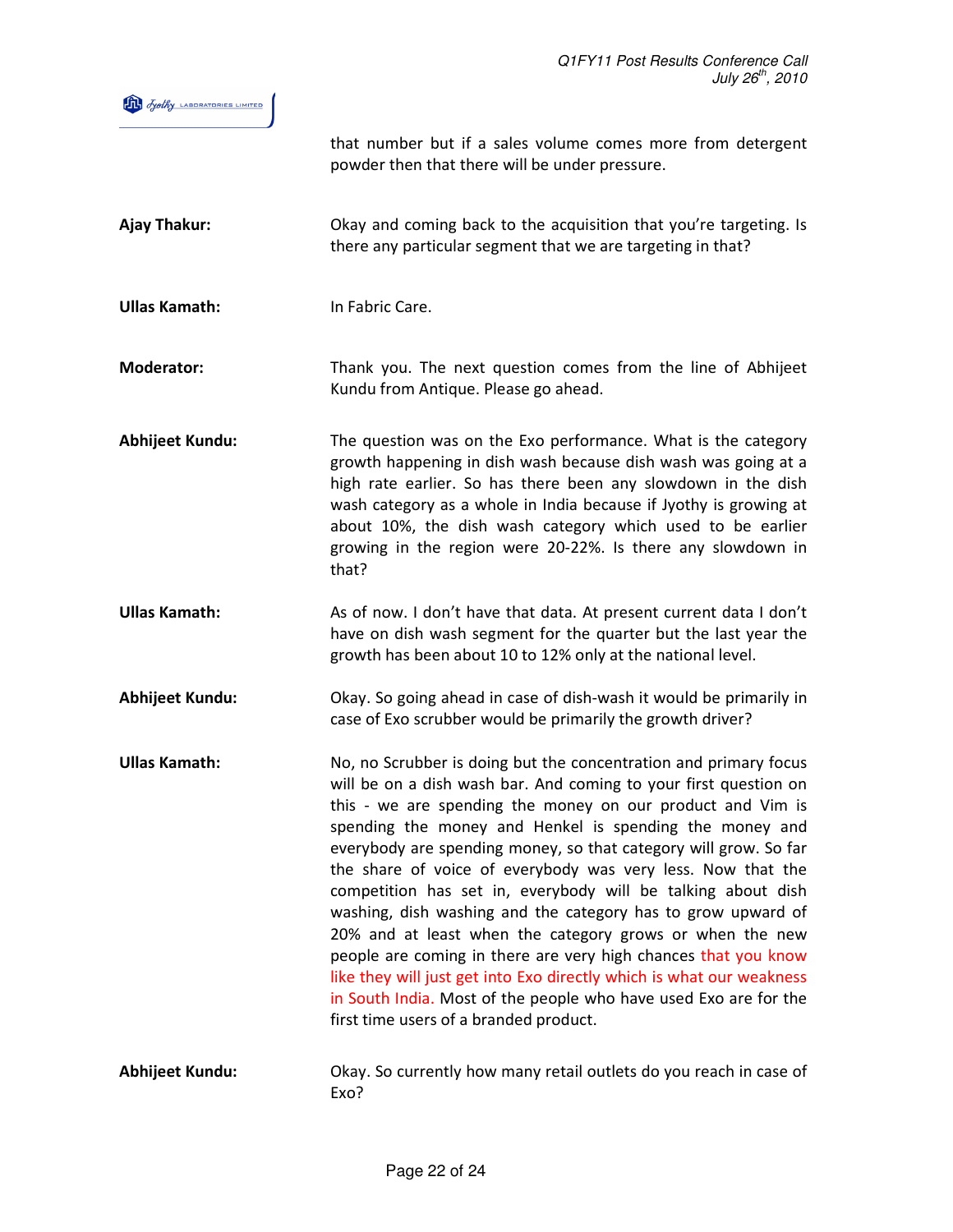

| <b>Ullas Kamath:</b>   | Exo has reached almost five lakh retail outlets. Last quarter it was<br>3.5, it is now five lakhs. By $31st$ of March they will be available in a<br>million retail outlets.                                                                                                                                                                                                                                                                                                                                                                                                                                                                                                                                                                                                                            |
|------------------------|---------------------------------------------------------------------------------------------------------------------------------------------------------------------------------------------------------------------------------------------------------------------------------------------------------------------------------------------------------------------------------------------------------------------------------------------------------------------------------------------------------------------------------------------------------------------------------------------------------------------------------------------------------------------------------------------------------------------------------------------------------------------------------------------------------|
| Abhijeet Kundu:        | Okay. So with this growth in retail outlets the extra traction in this<br>business should have been expected. How much of it would have<br>come from the new outlet reach? Anything materializing there?                                                                                                                                                                                                                                                                                                                                                                                                                                                                                                                                                                                                |
| <b>Ullas Kamath:</b>   | We do not have the complete track how individual retailers off<br>take and as to what extend the traction has helped us to achieve<br>with that extra volume. By March 2011 probably we will be in a<br>complete position that how many retail outlets are keeping our<br>stock and agents have also captures the minimum off take from<br>individual retail outlets that carrying a dozen then we know that is<br>the pipeline stock and stockist data we will have. Our super<br>stockist data we will have. We'll be able to capture the exact<br>information of the one year of the launch of the product at<br>national level. By March, I'll be able to give the complete<br>information on that.                                                                                                 |
| Abhijeet Kundu:        | Okay. And then in case of Maxo, I believe the other categories<br>within mosquito repellents are growing at a higher rate the newer<br>categories in the sense aerosols and the prices category and that<br>is the reason why your competitors have been growing I think<br>because they have a higher exposure to that category.                                                                                                                                                                                                                                                                                                                                                                                                                                                                       |
| <b>Ullas Kamath:</b>   | One of the reason could be that, because the shift is happening<br>from coil to the liquid and liquid to aerosol, but new comers are<br>coming into the coil so rural is doing very well and when the rural<br>does well, the coil does well and it's a combination of new people<br>coming in existing people are shifting and even if you have the<br>money to buy the liquid vaporizer, if don't have the power at<br>home then again you go back to the coil, it's combination of all.<br>Maybe as you rightly said it could be the reason that they are<br>doing extremely well in aerosol probably somewhat higher growth<br>but 28% under 200 crore quarterly numbers, 250 crore quarterly<br>numbers, it is a huge number because the entire Mosquito<br>contribution toward 150 or 160 crores. |
| <b>Abhijeet Kundu:</b> | And so about your new product in your mosquito repellent<br>business, I am going to ask about the one with DRDO, you had<br>launched a new variant in the liquid segment last quarter?                                                                                                                                                                                                                                                                                                                                                                                                                                                                                                                                                                                                                  |
| <b>Ullas Kamath:</b>   | Yes, we have launched that. The liquid vaporizers are in the<br>market already.                                                                                                                                                                                                                                                                                                                                                                                                                                                                                                                                                                                                                                                                                                                         |